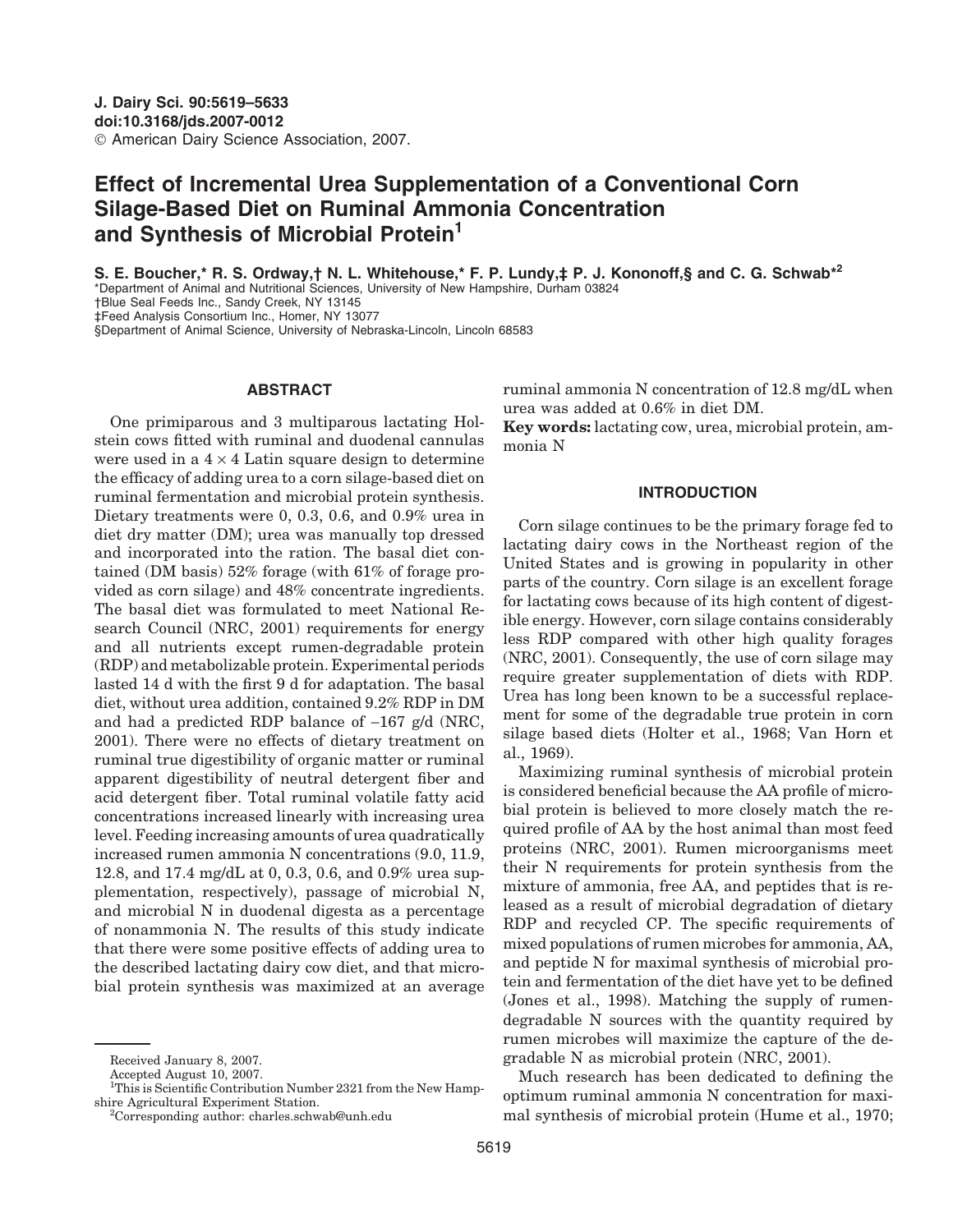| Treatment (% urea, DM basis) |      |      |      |  |  |  |  |
|------------------------------|------|------|------|--|--|--|--|
| 0.0                          | 0.3  | 0.6  | 0.9  |  |  |  |  |
| 32.1                         | 32.0 | 32.0 | 32.0 |  |  |  |  |
| 16.0                         | 16.0 | 16.0 | 16.0 |  |  |  |  |
| 4.0                          | 4.0  | 4.0  | 4.0  |  |  |  |  |
| 6.0                          | 6.0  | 6.0  | 6.0  |  |  |  |  |
| 19.1                         | 19.0 | 19.0 | 19.0 |  |  |  |  |
| 4.5                          | 4.5  | 4.4  | 4.4  |  |  |  |  |
| 3.0                          | 3.0  | 3.0  | 3.0  |  |  |  |  |
| 3.0                          | 3.0  | 3.0  | 3.0  |  |  |  |  |
| 6.6                          | 6.6  | 6.6  | 6.5  |  |  |  |  |
| 1.0                          | 1.0  | 1.0  | 1.0  |  |  |  |  |
| 0.3                          | 0.3  | 0.3  | 0.3  |  |  |  |  |
| 0.0                          | 0.3  | 0.6  | 0.9  |  |  |  |  |
| 1.7                          | 1.7  | 1.7  | 1.7  |  |  |  |  |
| 2.7                          | 2.7  | 2.7  | 2.7  |  |  |  |  |
|                              |      |      |      |  |  |  |  |

<sup>1</sup>Diets contained 0.6% sepiolite, but the sepiolite is not included in the above description of the diets because it has no nutritive value and is not included in the reported intakes of DM.

2 Church and Dwight Co. Inc., Princeton, NJ.

3 Contained (as-fed basis) 29.95% sodium sesquicarbonate, 13.65% calcium carbonate, 15.25% salt, 12.41% magnesium oxide, 12.41% calcium sulfate, 5.78% monosodium phosphate, 3.09% trace mineral and vitamin premix, 4.60% yeast culture (Diamond V XP, Diamond Mills, Inc., Cedar Rapids, IA), and 1.05% MTB100 (Alltech, Inc., Nicholasville, KY), 1.81% Zinpro 4-plex (Zinpro Corp., Eden Prairie, MN). The trace mineral and vitamin premix contained) 292 kIU/kg of vitamin A, 67 kIU/kg of vitamin D, 1,122 IU/kg of vitamin E, 10.5% Ca, 1.3% P, 7.5% Mg, 0.02% K, 2.45% S, 10 mg/kg of Se, 1,794 mg/ kg of Mn, 2,135 mg/kg of Zn, 1,104 mg/kg of Fe, 378 mg/kg of Cu, 64 mg/kg of Mo, 9.2% Cl, and 6.0% Na.

Satter and Slyter, 1974; Slyter et al., 1979; Kang-Meznarich and Broderick, 1981) and maximum rates of ruminal digestion of feed (Hume et al., 1970; Mehrez et al., 1977; Kang-Meznarich and Broderick, 1981; Erdman et al., 1986; Odle and Schaefer, 1987). Reported ruminal ammonia N concentrations considered optimum to support maximum synthesis of microbial protein and rate of ruminal fermentation range from 2 to 13 mg/dL and from 3 to 25 mg/dL, respectively. The experimental units (fermentors in continuous culture, sheep, steers, and nonlactating cows), diets, and methods for increasing ammonia N concentrations (e.g., urea infusion, ammonium acetate fed hourly, etc.) varied in these studies, which could explain the discrepancies in the reported values. In addition, to our knowledge, the optimal ruminal ammonia N concentration for maximum synthesis of microbial protein or for maximum ruminal digestion of feed has not been determined in lactating cows fed conventional diets supplemented with urea.

Because of the variation in reported values for optimal ruminal ammonia N concentrations and the lack of studies involving lactating dairy cows fed conventional diets formulated to meet nutrient requirements for lactation, a better understanding of the relationships between ruminal ammonia N concentrations and ruminal fermentation in lactating cows is needed. The objective of this study was to determine if there was a benefit to ruminal fermentation by adding urea to a conventional corn silage-based diet fed to lactating dairy cows, and if so, to determine the mean ruminal ammonia N concentration that was required to maximize microbial pro-

# **MATERIALS AND METHODS**

tein synthesis, digestibility of diet OM, and rates of

# *Experimental Design and Treatment Diets*

ruminal degradation of selected feedstuffs.

Two multiparous and 2 primiparous Holstein cows previously fitted with ruminal and duodenal cannulas were assigned to 1 of 4 treatments in a  $4 \times 4$  Latin square design. After the first period of the experiment, one of the primiparous cows went off feed and was replaced with another cannulated multiparous cow for periods 2 to 4. Dietary treatments were 0, 0.3, 0.6, and 0.9% urea in diet DM. Dietary urea treatments were weighed using sepiolite as an inert carrier. Urea and sepiolite were weighed separately in the laboratory and then combined and mixed thoroughly. Sepiolite was included at a rate of 0.6% of diet DM, regardless of treatment level. Urea/sepiolite mixtures were top dressed and manually incorporated into the TMR at each feeding. All cows were fed the same basal diet (Table 1) that was formulated to be deficient in RDP (−167 g/d; NRC, 2001) when urea was not added to the diet (Table 2).

The cows originally assigned to the study were 203 to 228 DIM at the beginning of the experiment. The cow that was assigned to the study at the beginning of the second period was 19 DIM. Experimental periods were 14 d with a 9-d adaptation. The basal diet was fed 3 wk before the start of the study to adapt the cows to this diet.

Intakes of DM were calculated daily, and amounts of dietary treatments were adjusted based on level of DMI on d 3, 6, and 10 of each experimental period. Cows were fed in individual feed tubs that were closed before feeding and remained closed until the treatments were thoroughly mixed into the TMR.

# *Management and Feeding*

All procedures related to animal care were conducted with the approval of the University of New Hampshire Institutional Animal Care and Use Committee. Cows were housed in a naturally ventilated tie-stall barn. Cows were milked and fed 3 times daily at 8-h intervals (0500, 1300, and 2100 h). Cows were fed 20% of their total daily feed allotment at 0500 h, 50% at 1300 h, and 30% at 2100 h for ad libitum feed intake. The basal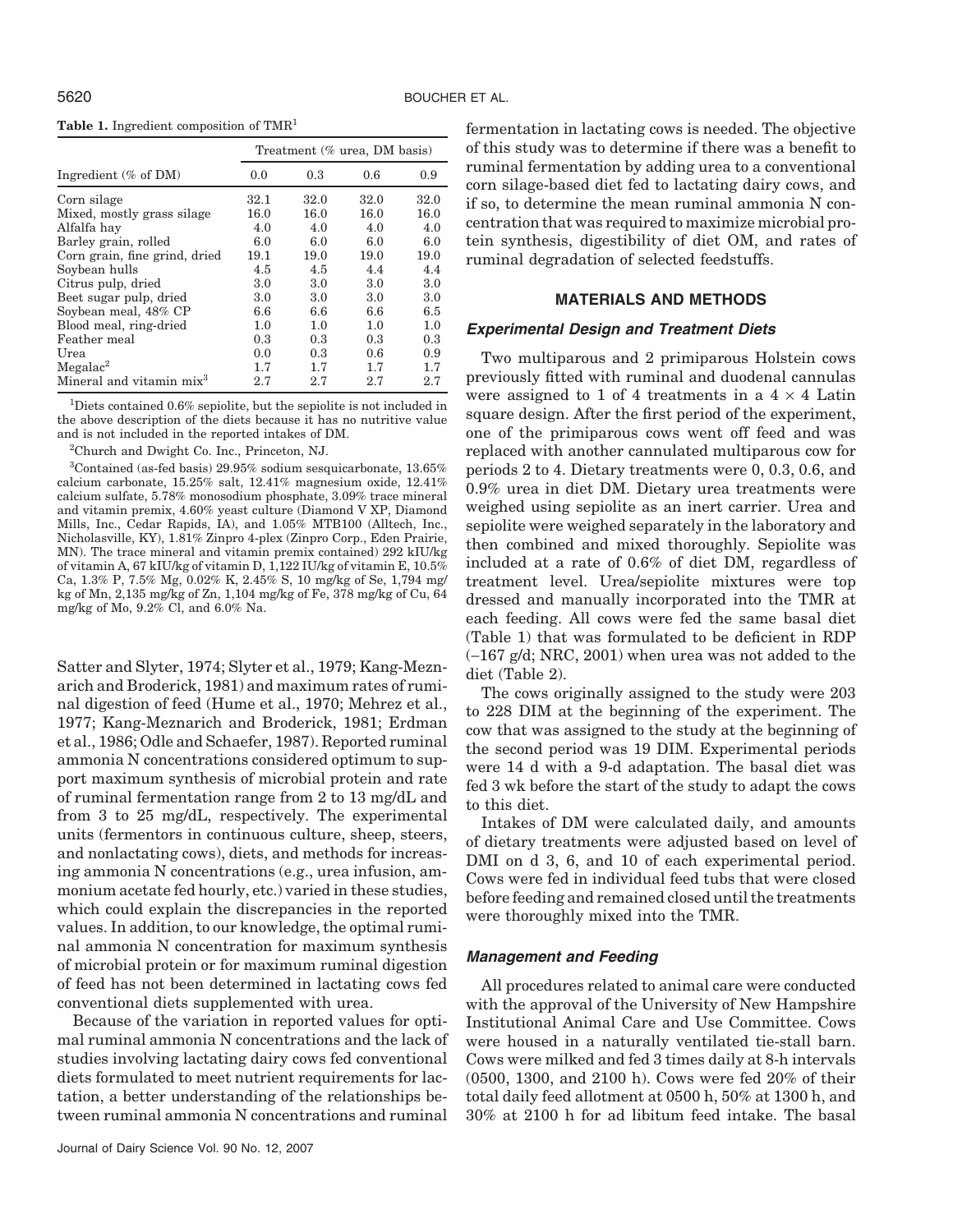**Table 2.** NRC (2001) evaluation of consumed diets

|                            | Treatment (% urea, DM basis) |         |         |       |  |  |  |
|----------------------------|------------------------------|---------|---------|-------|--|--|--|
| Item <sup>1</sup>          | 0.0                          | 0.3     | 0.6     | 0.9   |  |  |  |
| NDF, % of DM               | 35.9                         | 35.8    | 35.7    | 35.6  |  |  |  |
| Forage NDF, % of DM        | 26.4                         | 26.3    | 26.2    | 26.1  |  |  |  |
| ADF, % of DM               | 22.3                         | 22.3    | 22.2    | 22.1  |  |  |  |
| NFC, $%$ of DM             | 41.6                         | 40.9    | 40.2    | 39.6  |  |  |  |
| Ether extract, % of DM     | 4.5                          | 4.5     | 4.5     | 4.5   |  |  |  |
| $DCAD$ , $mEQ/kg$          | 393                          | 392     | 391     | 390   |  |  |  |
| $NEL$ , Meal/kg of DM      | 1.61                         | 1.61    | 1.60    | 1.60  |  |  |  |
| $NEL$ required, Mcal/d     | 32.4                         | 29.3    | 32.3    | 31.3  |  |  |  |
| $NEL$ supplied, Mcal/d     | 33.3                         | 32.6    | 33.5    | 33.9  |  |  |  |
| Mcal/d balance, Mcal/d     | 0.9                          | $3.2\,$ | $1.2\,$ | 2.6   |  |  |  |
| MP required, g/d           | 2,195                        | 1,951   | 2,157   | 2,098 |  |  |  |
| $MP$ supplied, $g/d$       | 2,056                        | 2,089   | 2,159   | 2,185 |  |  |  |
| MP balance, g/d            | $-139$                       | 138     | 3       | 87    |  |  |  |
| DM intake, actual, kg/d    | 20.7                         | 20.2    | 20.9    | 21.2  |  |  |  |
| DM intake, predicted, kg/d | 23.3                         | 21.8    | 23.4    | 22.8  |  |  |  |
| $NEL$ allowable milk, kg/d | 35.3                         | 34.7    | 35.5    | 36.3  |  |  |  |
| MP allowable milk, kg/d    | 30.6                         | 32.9    | 33.8    | 34.4  |  |  |  |
| Actual milk, kg/d          | 33.9                         | 29.6    | 33.7    | 32.3  |  |  |  |
| $CP, \%$ of DM             | 14.9                         | 15.7    | 16.5    | 17.3  |  |  |  |
| RDP, % of DM               | 9.2                          | 10.0    | 10.8    | 11.6  |  |  |  |
| RUP, % of DM               | 5.7                          | 5.7     | 5.7     | 5.7   |  |  |  |
| RDP balance, g/d           | $-167$                       | 8       | 179     | 356   |  |  |  |
| RUP balance, g/d           | $-178$                       | 177     | 3       | 112   |  |  |  |
| RDP balance, %             | 92                           | 100     | 109     | 117   |  |  |  |
| RUP balance, %             | 88                           | 118     | 100     | 110   |  |  |  |

<sup>1</sup> Values predicted from diets fed to animals and animal inputs from each treatment.

diet (Table 1) was fed as a TMR and was prepared by weighing each ingredient and mixing in a mobile drum mixer (Data Ranger; American Calan Inc., Northwood, NH). The basal diet was prepared using fresh feed before each feeding. Feed offered was adjusted daily to achieve 5 to 10% orts. Orts were collected and weighed daily at 1100 h. Cows were milked in a milking parlor with automatic take-offs and milk meters. Milk weights were recorded at each milking. Cows were weighed on 2 consecutive days in the middle and at the end of the study. Two independent scorers assigned BCS in the middle and at the end of the study. The BW and BCS (mean  $\pm$  SD) were 668  $\pm$  93 kg and 3.56  $\pm$  0.18, respectively.

Chromium oxide  $(Cr<sub>2</sub>O<sub>3</sub>)$  was used as a digesta flow marker for estimating passage of DM to the small intestine. Seven grams of  $Cr_2O_3$  (C333-3, Fisher, Fair Lawn, NJ) was weighed into 28-g porcine gelatin capsules (Torpac, Fairfield, NJ) and dosed 3 times daily. Capsules were placed into the middle of the rumen mat by inserting a balling gun into a slit cut into the stopper of the ruminal cannula at 0500, 1300, and 2100 h. Chromium oxide was dosed beginning 3 d before the start of the experiment and continued daily throughout the experiment.

## *Feed Sampling and Analysis*

For adjustment of daily feed offered and adjustment of dietary treatments, samples of silage, TMR, and orts were collected Sunday through Friday. Composites of each sample were made twice weekly to determine DM using a microwave oven (R-209HK, Sharp, Mahwah, NJ) and particle size distribution using the Penn State Particle Separator (Heinrichs, 1996).

In addition, silages and concentrates were sampled on 1 d during each of the 4 sample collection weeks for nutrient analysis. Alfalfa hay was sampled via core sampling upon delivery (approximately 2 mo before the start of the experiment). Silages were dried to an approximate 88% DM in a forced hot air oven at 60°C to minimize the loss of volatiles, and the concentrate feed ingredients were dried at 60°C for 6 h (VWR Scientific, West Chester, PA). The dried silages and concentrate feeds were allowed to equilibrate to room temperature (23°C), and then were ground to pass a 1-mm screen using a Wiley mill (Thomas Scientific, Swedesboro, NJ). Composites were made of each dried feed across periods and analyzed for DM, NDF, ADF, neutral detergent insoluble CP, acid detergent insoluble CP, CP, fat, NSC, starch, ash, and minerals (Table 3) using wet chemistry (Dairy One DHI Forage Testing Laboratory, Ithaca, NY). Nonfiber carbohydrate (NFC; Table 3) was calculated by difference: 100 − [CP + (NDF − neutral detergent insoluble  $CP$ ) + fat + ash.

All required animal and feed data were entered into the NRC (2001) model to determine the chemical composition of the basal diet and its nutritional adequacy (Table 2). Model default values were used for the N fractions, the digestion rates of fraction B (except for corn silage, ground corn, and soybean meal (**SBM**), which were determined in situ), RUP digestibility, and processing adjustment factors. Actual average lactation number, DMI, DIM, days pregnant, BW, BCS, milk yield, and milk components were inputted.

#### *Duodenal, Rumen, Blood, and Milk Sampling*

Duodenal samples were taken every 6 h on d 9 to 12 of each experimental period for a total of 16 samples per cow per period. Sampling began 1.5 h later on each successive sampling day so that the 16 samples represented every 1.5 h of a 24-h day. The first 500 mL of a sample was discarded and the next 1,000 mL was collected. Samples were pooled per cow per period upon collection and stored frozen (−10°C). The frozen composite samples were thawed at the end of each experimental period and homogenized using a 3.8-L commercial blender (Waring Products Division, New Hartford, CT). Four subsamples of each composite were collected. Two of the subsamples were lyophilized (Labconco, Kansas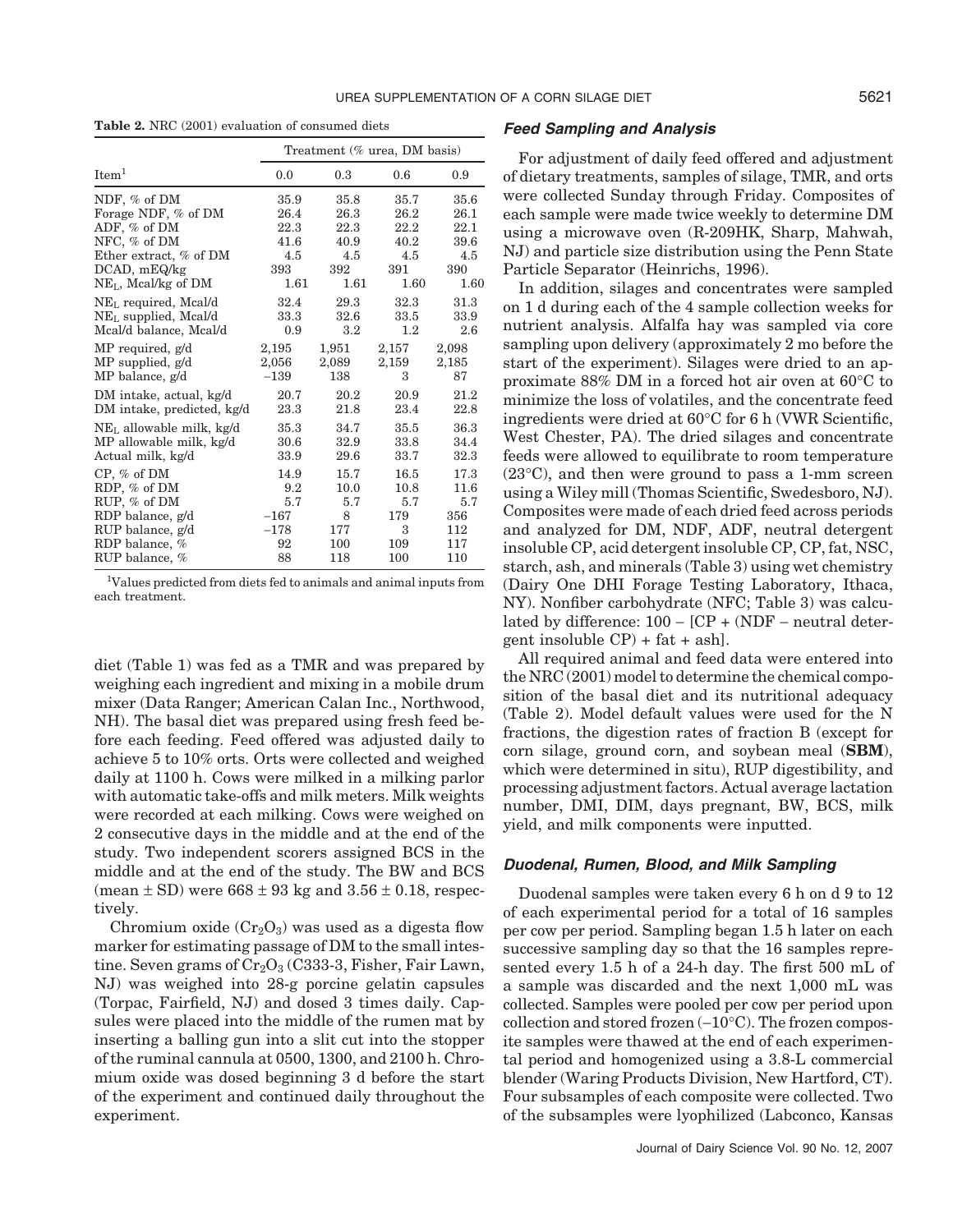| <b>Table 3.</b> Chemical composition of consumed feeds |  |  |  |
|--------------------------------------------------------|--|--|--|
|--------------------------------------------------------|--|--|--|

| Item <sup>1</sup><br>$(\% \text{ of } DM)$ | $_{\rm Corn}$<br>silage | MMG <sup>2</sup><br>silage | Alfalfa<br>hay | Barley<br>grain | Corn<br>grain | Soybean<br>hulls | Citrus<br>pulp | Beet<br>pulp | Soybean<br>meal | Blood<br>meal  | Feather<br>meal |
|--------------------------------------------|-------------------------|----------------------------|----------------|-----------------|---------------|------------------|----------------|--------------|-----------------|----------------|-----------------|
| CP                                         | 9.8                     | 16.8                       | 25.4           | 11.8            | 8.5           | 11.1             | 6.7            | 10.2         | 53.7            | 93.7           | 88.6            |
| ADF                                        | 28.4                    | 38.5                       | 30.5           | 7.8             | 5.1           | 51.6             | 22.4           | 29.2         | 7.8             |                |                 |
| <b>NDF</b>                                 | 48.4                    | 58.1                       | 37.5           | 18.6            | 14.1          | 68.5             | $23.3\,$       | 43.8         | 10.0            |                |                 |
| Lignin                                     | 4.2                     | 6.6                        | 7.0            | 1.9             | 2.5           | 3.1              | 3.0            | 5.1          | 0.9             |                |                 |
| <b>ADICP</b>                               | 0.8                     | 1.3                        | 2.7            | 0.4             | 0.8           | 1.4              | 1.7            | 1.9          | 1.1             | 3.2            | 3.9             |
| <b>NDICP</b>                               | $1.6\,$                 | 4.3                        | 5.3            | 2.4             | 1.9           | 4.2              | 2.6            | 6.0          | 2.1             | 12.8           | 42.8            |
| Fat                                        | 3.5                     | 3.5                        | 2.2            | 1.8             | 4.9           | 1.9              | $1.5\,$        | 0.5          | 1.7             | 0.5            | 6.8             |
| <b>NSC</b>                                 | 25.8                    | 5.8                        | 9.3            | 65.2            | 71.8          | 4.4              | 24.8           | 16.8         | 16.0            | 6.4            | 1.8             |
| <b>NFC</b>                                 | 34.2                    | 16.1                       | 28.6           | 67.7            | 72.6          | 17.9             | 64.0           | 44.6         | 30.1            |                |                 |
| Starch                                     | 22.4                    | 1.0                        | 1.6            | 55.7            | 67.3          | 1.1              | 1.0            | 1.9          | 2.7             | 0.7            | 1.1             |
| <b>TDN</b>                                 | 67                      | 56                         | 58             | 81              | 86            | 63               | 72             | 64           | 81              | 68             | 76              |
| $NEL$ , Mcal/kg                            | 1.48                    | 1.17                       | 1.34           | 1.87            | 2.03          | 1.43             | 1.65           | 1.45         | 1.87            | 1.54           | 1.81            |
| Ash                                        | 5.62                    | 9.80                       | 11.60          | 2.51            | 1.79          | 4.79             | 7.10           | 6.93         | 6.65            | 3.43           | 3.75            |
| Ca                                         | 0.51                    | 0.77                       | 1.71           | 0.09            | 0.01          | 0.64             | 1.72           | 1.23         | 0.38            | 0.01           | 0.96            |
| $\mathbf{P}$                               | 0.30                    | 0.35                       | 0.31           | 0.46            | 0.39          | 0.13             | 0.11           | 0.09         | 0.83            | 0.35           | 0.41            |
| $_{\rm Mg}$                                | 0.19                    | 0.23                       | 0.22           | 0.13            | 0.14          | 0.22             | 0.12           | 0.29         | 0.29            | 0.02           | 0.04            |
| K                                          | 1.64                    | 3.00                       | 2.87           | 0.56            | 0.49          | 1.47             | 1.26           | 0.46         | 2.28            | 0.79           | 0.30            |
| S                                          | 0.13                    | 0.21                       | 0.28           | 0.12            | 0.09          | 0.11             | 0.09           | 0.20         | 0.42            | 0.50           | 1.73            |
| Fe, mg/kg                                  | 290                     | 395                        | 578            | 99              | 69            | 747              | 83             | 785          | 121             | 2,760          | 560             |
| $Zn$ , mg/kg                               | 24                      | 29                         | 24             | 27              | 23            | 40               | 9              | 38           | 44              | 16             | 83              |
| Cu, mg/kg                                  | 5                       | 7                          | 8              | 3               | 3             | 6                | 6              | 11           | 13              | $\overline{2}$ | 8               |
| Mn, mg/kg                                  | 17                      | 61                         | 52             | 21              | 6             | 15               | $\overline{5}$ | 56           | 30              | $<$ 1          | 9               |

1 ADICP = acid detergent insoluble CP; NDICP = neutral detergent insoluble CP; TDN = total digestible nutrients.

 ${}^{2}$ MMG = mixed, mostly grass.

City, MO) for 56 h, and the other 2 subsamples were frozen for analysis of ammonia.

Rumen fluid was sampled concurrent with duodenal sampling. Rumen fluid was collected by inserting a polyvinyl chloride pipe (i.d. = 1.3 cm) into the slit of the ruminal cannula stopper and applying a manual vacuum. Approximately 500 mL of rumen fluid was collected from at least 3 sites in the rumen (front, middle, and back) approximately 48 cm deep. The pH of the fluid was determined immediately, and then the rumen fluid was strained through 2 layers of cheesecloth. Two 40-mL samples of strained fluid were added to 2.4 mL of 0.6 *N* HCl and retained for analysis of ammonia and total free AA. A 1-mL sample of rumen fluid was added to 0.02 mL of  $50\%$   $\text{H}_2\text{SO}_4$  and retained for VFA analysis. Samples retained for ammonia, AA, and VFA analysis were immediately frozen.

Ruminal particle-associated and fluid-associated bacteria were isolated from ruminal digesta at 0700, 1100, 1500, and 1900 h on d 10 and at 0900, 1230, and 1700 h on d 12. Isolation of bacteria followed the procedures of Whitehouse et al. (1994) and Putnam et al. (1997). Isolated bacteria were lyophilized, and fluid- and particle-associated bacteria were then combined.

Blood was collected by venipuncture of the coccygeal vein at 1500 h on d 9 and 11 of each period. Blood was collected in 10-mL evacuated tubes (Vacutainer, Becton Dickinson, Rutherford, NJ) containing sodium heparin. Blood tubes were immediately placed into an ice bath and centrifuged (Centra, International Equipment Company, Needham Heights, MA) within 45 min at  $3,300 \times g$  for 20 min at 5<sup>o</sup>C. An aliquot of plasma was deproteinized by vortexing (Vortex Genie, Scientific Industries Inc., Springfield, MA) 4 volumes of plasma with 1 volume of 15% sulfosalicylic acid; centrifugation followed at  $3,300 \times g$  for 20 min at  $5^{\circ}$ C. The supernatant was collected and equal aliquots were placed into Nunc Cyro Tube vials (Nalge Nunc International, Roskilde, Denmark) and stored at −80°C until analyzed.

Milk samples were obtained from each cow during the a.m., noon, and p.m. milkings on d 12 and 13 of each period. Samples were preserved with 2-bromo-2 nitropropane-1,3-diol (1 tablet per 40 mL of milk). Samples were refrigerated until they were composited daily by milk weights to reflect the proportion of the milk given at each milking.

## *Analytical Procedures*

The lyophilized duodenal samples were ground to pass through a 1-mm screen using a Wiley mill for analysis of ADF, NDF, CP, fat, ash, and starch done by Dairy One DHI Forage Testing Laboratory (Ithaca, NY). Duodenal digesta was analyzed in duplicate for DM at 100<sup>o</sup>C for 6 h in a vacuum oven (National Appliance Co., Portland, OR). A subportion of the ground duodenal digesta was further ground to pass through a 40-µm screen (Arthur H. Thomas Co., Philadelphia, PA) for purine and AA analyses. Lyophilized, isolated rumen bacteria were also ground to pass through a 1-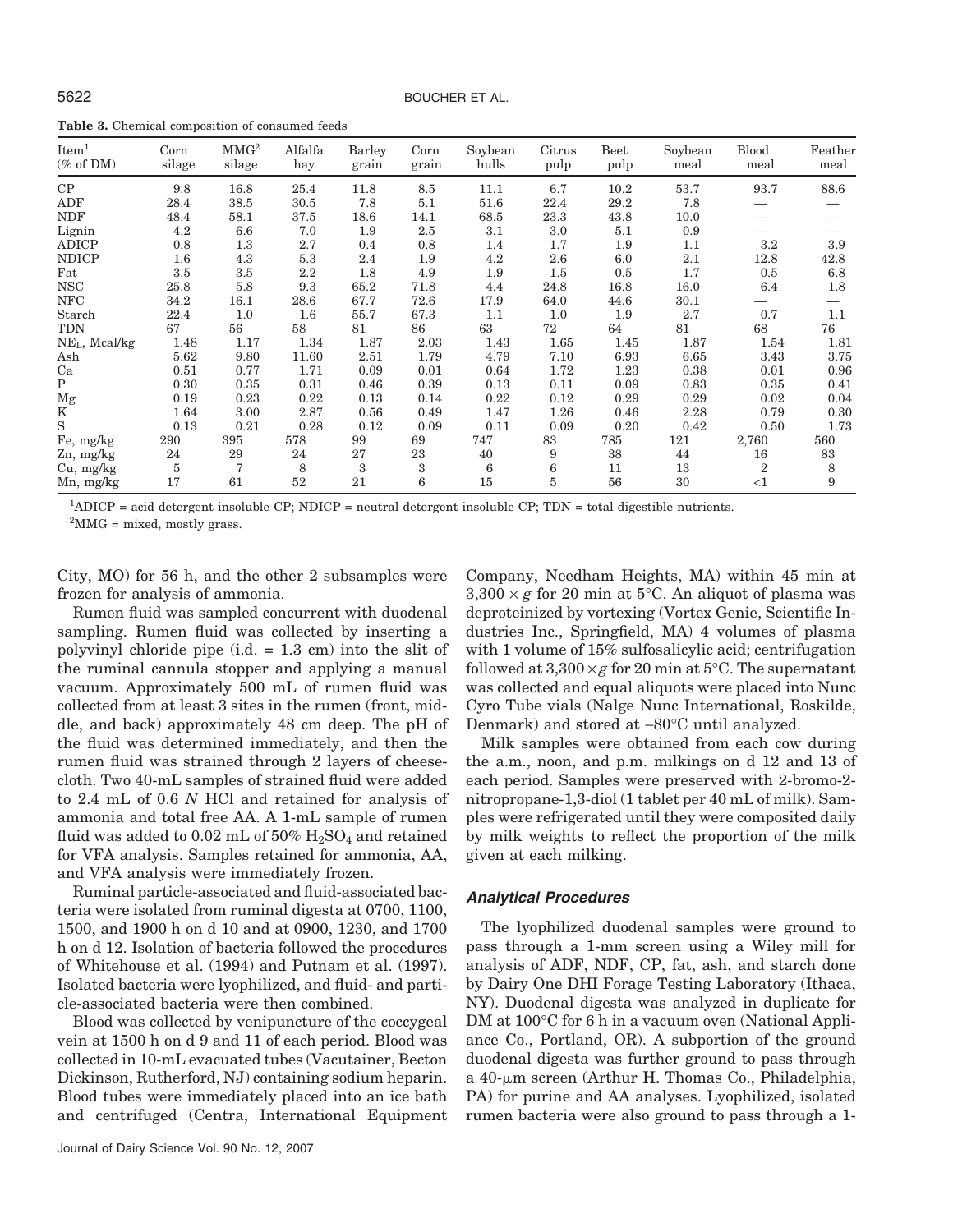#### UREA SUPPLEMENTATION OF A CORN SILAGE DIET **1990 CONDUCTS** 5623

**Table 4.** Effect of urea supplementation on ruminal digestibility and fermentation

|                                |                  |                   | Treatment (% urea, DM basis) |                | Contrast $(P$ -value) |           |           |
|--------------------------------|------------------|-------------------|------------------------------|----------------|-----------------------|-----------|-----------|
| Item                           | 0.0              | 0.3               | 0.6                          | 0.9            | SE <sup>1</sup>       | Linear    | Quadratic |
| Ruminal digestibility          |                  |                   |                              |                |                       |           |           |
| DM                             |                  |                   |                              |                |                       |           |           |
| Intake, kg/d                   | 20.6             | 19.9              | 21.1                         | 21.4           | 0.83                  | <b>NS</b> | <b>NS</b> |
| Flow, kg/d                     | 15.7             | 16.0              | 15.7                         | 15.9           | 1.21                  | <b>NS</b> | <b>NS</b> |
| True digestibility, %          | 37.8             | 38.7              | 39.5                         | 37.3           | 6.01                  | <b>NS</b> | <b>NS</b> |
| OM                             |                  |                   |                              |                |                       |           |           |
| Intake, kg/d                   | 18.9             | 18.3              | 19.3                         | 19.8           | 0.75                  | <b>NS</b> | <b>NS</b> |
| Flow, kg/d                     | 12.0             | 12.6              | 12.1                         | 12.1           | 0.77                  | <b>NS</b> | <b>NS</b> |
| True digestibility, %          | 50.4             | 45.1              | 51.8                         | 50.6           | 4.44                  | <b>NS</b> | <b>NS</b> |
| Starch                         |                  |                   |                              |                |                       |           |           |
| Intake, kg/d                   | 5.1              | 4.9               | 5.2                          | 5.2            | 0.20                  | <b>NS</b> | <b>NS</b> |
| True digestibility, %          | 74.6             | 69.8              | 67.8                         | 64.0           | 5.94                  | <b>NS</b> | <b>NS</b> |
| CHO <sup>2</sup>               |                  |                   |                              |                |                       |           |           |
| Intake, kg/d                   | 15.0             | 14.6              | 14.7                         | 15.0           | 0.58                  | <b>NS</b> | <b>NS</b> |
| True digestibility, %          | 67.0             | 63.5              | 65.5                         | 63.8           | 2.88                  | <b>NS</b> | NS        |
| ADF                            |                  |                   |                              |                |                       |           |           |
| Intake, kg/d                   | 4.6              | 4.5               | 4.7                          | 4.7            | 0.18                  | <b>NS</b> | <b>NS</b> |
| Apparent digestibility, %      | 25.9             | 24.7              | 30.6                         | 30.3           | 5.48                  | <b>NS</b> | <b>NS</b> |
| <b>NDF</b>                     |                  |                   |                              |                |                       |           |           |
| Intake, kg/d                   | 7.4              | 7.1               | 7.5                          | 7.6            | 0.30                  | <b>NS</b> | <b>NS</b> |
| Apparent digestibility, %      | 34.2             | 35.7              | 35.7                         | 38.9           | 4.40                  | <b>NS</b> | <b>NS</b> |
| Ruminal fermentation           |                  |                   |                              |                |                       |           |           |
| pH                             | 6.19             | 6.21              | 6.20                         | 6.25           | 0.07                  | <b>NS</b> | <b>NS</b> |
| Ammonia N, mg/dL               | 9.0 <sup>a</sup> | 11.9 <sup>a</sup> | 12.8 <sup>a</sup>            | $17.4^{\rm b}$ | 1.40                  | < 0.001   | < 0.01    |
| $TFAA$ <sup>3</sup> m $M$      | 3.3              | 3.1               | 3.1                          | 3.1            | 0.19                  | <b>NS</b> | <b>NS</b> |
| Total VFA, <sup>4</sup> mmol/L | $104.8^{\rm a}$  | $107.6^{\rm a}$   | $107.4^{\rm a}$              | $113.4^{b}$    | 2.62                  | 0.01      | <b>NS</b> |
| Individual VFA, mol/100 mol    |                  |                   |                              |                |                       |           |           |
| Acetate                        | 63.1             | 63.6              | 63.3                         | 63.8           | 0.42                  | <b>NS</b> | <b>NS</b> |
| Propionate                     | 18.6             | 18.3              | 18.6                         | 18.1           | 0.73                  | <b>NS</b> | <b>NS</b> |
| <b>Butyrate</b>                | 11.3             | 11.2              | 11.0                         | 11.3           | 0.62                  | <b>NS</b> | <b>NS</b> |

a,bLeast squares means within the same row without a common superscript differ  $(P < 0.05)$ .

<sup>1</sup>SE = standard error for  $n = 4$ ;  $n = 3$  for 0.3% urea treatment.

 ${}^{2}$ CHO = carbohydrate (OM – CP – crude fat).

<sup>3</sup>TFAA = total free AA in the composited rumen fluid samples.

4 Total VFA includes acetate, propionate, butyrate, isobutyrate, valerate, and isovalerate.

mm screen using a Wiley mill. This portion of the bacteria was used for fat, CP, and ash analysis. A subportion of the rumen bacteria was further ground to pass through a  $40$ - $\mu$ m screen for purine analysis.

A portion of the duodenal sample that was ground through a 1-mm screen was used for Cr analysis via inductively coupled plasma optical emission spectrophotometry (Varian Instrument, Walnut Creek, CA) using the method reported by Williams et al. (1962). Briefly, 0.5 g of duodenal sample was ashed at 500°C for 4 h. Samples were cooled at room temperature (23°C) and then were digested with a phosphoric acidmanganese sulphate solution and potassium bromate. A recovery test was also used to determine the accuracy of the procedure. Twenty milligrams of  $Cr_2O_3$  was added to and thoroughly mixed with 3.98 g of dried, ground duodenal sample from a cow that was not dosed with  $Cr<sub>2</sub>O<sub>3</sub>$ . One-half of a gram of this sample was then ashed and digested as described above. Recovery of the Cr from this sample averaged 94%.

Analysis of duodenal digesta and rumen bacteria samples for purines was conducted using the method of Makkar and Becker (1999), with some modifications. The amount of sample weighed out for analysis was 0.350 g for duodenal digesta and 0.125 g for rumen bacteria. Also, the time of the first centrifugation step was increased from 10 to 30 min to ensure complete capture of purines in the pellet. The proportion of the duodenal total N that was of bacterial origin was calculated by dividing the N to purine ratio of the mixed rumen bacterial cells by the N to purine ratio of duodenal digesta.

Frozen samples of ruminal and duodenal fluid were allowed to thaw at room temperature and then analyzed for ammonia concentration (407A Specific Ion Meter, Orion, Boston, MA) according to the method of Schwab et al. (1992). Thawed rumen fluid was analyzed for VFA concentrations via gas chromatography following the procedure of Yang and Varga (1989). Analysis of rumen fluid for total free AA was conducted on composite sam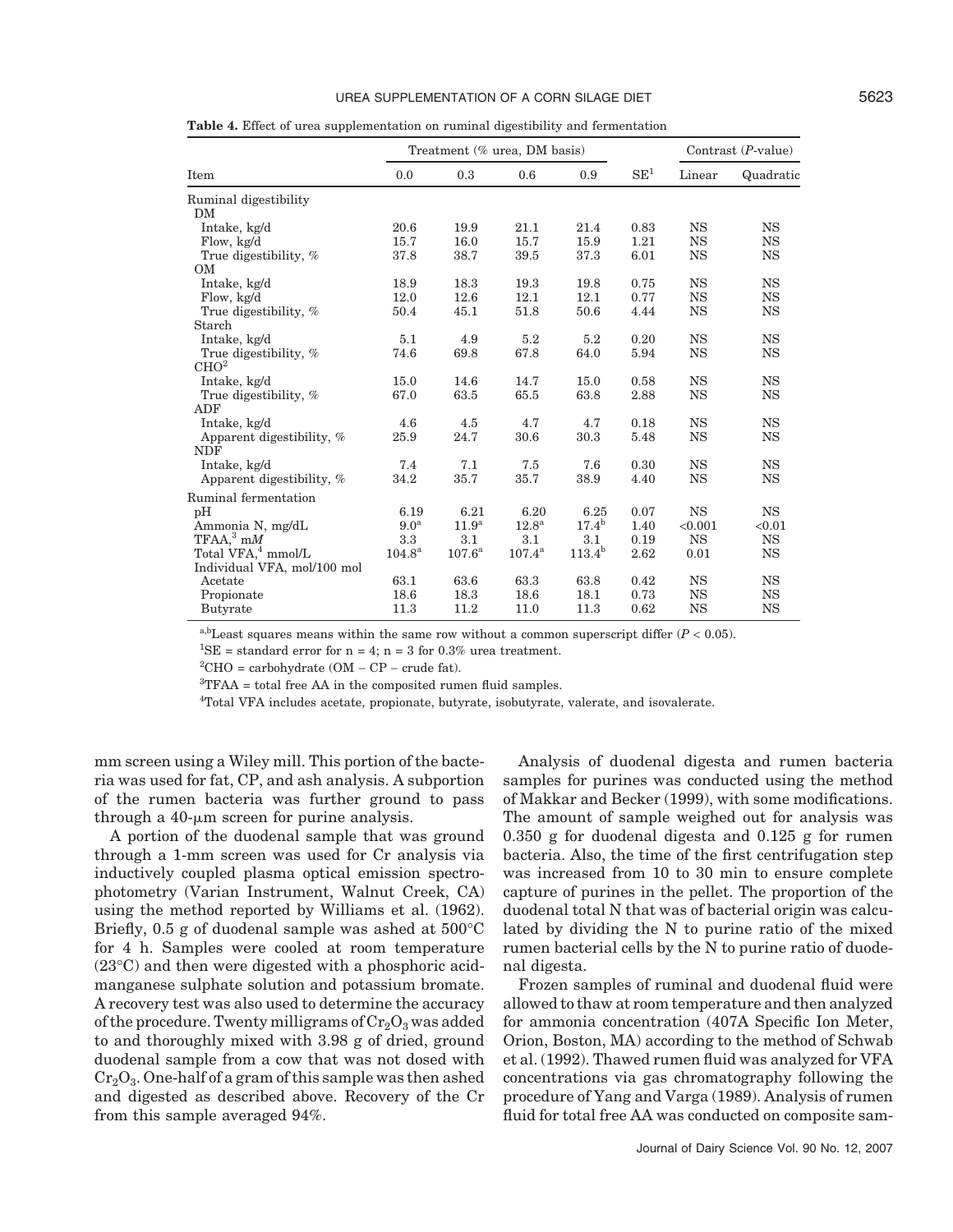ples for each cow from each period. Two milliliters of rumen fluid from each collected sample was used to make up the composites. Total free AA were determined using a fluorimetric procedure based on reaction with *o*-phthalaldehyde (Roth, 1971). Leucine was used as the standard in the *o*-phthalaldehyde assay. Total free AA are reported in leucine equivalents.

Plasma and lyophilized duodenal digesta (ground to pass a  $40$ - $\mu$ m screen) were analyzed for AA concentrations via ion-exchange chromatography (AOAC, 2000, Experimental Station Chemical Laboratories, University of Missouri-Columbia, Columbia). Milk samples were analyzed for true protein, fat, and urea by midinfrared spectrophotometric analysis with a Foss 4000 (Dairy One, Northeast DHIA Laboratory).

## *In Situ Procedure and Analysis*

Due to practical limitations of rumen size and the limited number of days available for ruminal incubation studies, only corn silage, ground corn, and SBM were evaluated. These feedstuffs were selected for incubation because they represented the primary forage, energy concentrate, and protein supplement in the diets. The in situ method used followed the procedures of Lykos and Varga (1995). The corn silage samples were dried at 55°C in a forced-air oven and concentrate ingredients were air-dried. All dried samples were ground to pass a 2-mm screen using a Wiley mill. Polyester bags (Ankom Technologies, Macedon, NY) with a mean pore size of  $50 \mu$ m and dimensions of  $10 \times 20$  cm were used. Approximately 7.4 g of sample was weighed into the bag, and the bags were tied with plastic fastening ties 2 cm below the top of the bag. All samples were incubated in duplicate for the first 24 h, and after this time, 4 bags per sample were incubated for each time point. The bags were incubated in the rumen for 0, 2, 4, 8, 12, 16, 24, 36, and 48 h. Bags were inserted in reverse order and retrieved at 0 h. The first set of bags were placed in the rumen after the last rumen sample was collected on d 12 and all bags were removed from the rumen on d 14 of each period.

#### *Calculations and Statistical Analysis*

Apparent and true digestibility of nutrients in the rumen were calculated as follows (using OM as an example):

Apparent ruminal OM digestibility = [(OM intake − duodenal OM flow)/OM intake] × 100 True ruminal OM digestibility = [(OM intake − (duodenal OM flow −

duodenal bacteria OM flow)/OM intake]  $\times$  100.

Fractional degradation rates and effective ruminal degradabilities (**ED**) of DM, CP, and NDF in the rumen were calculated using the nonlinear model of Ørskov and McDonald (1979). The PROC NLIN procedure of SAS (SAS Institute, 2001) was used to fit a lag and a nonlag model in the degradation curves of the different feedstuffs. For the nonlag model, the equation was the following

$$
P = A + B(1 - e^{-ct})
$$

where  $P$  is disappearance  $(\%)$ ,  $A$  is the soluble fraction  $(\%)$ , B is the potentially degradable fraction  $(\%)$ , c is the fractional degradation rate  $(\%$ /h), and t is time (h). For the lag model, the equation was

 $P = A + B(1 - e^{-(t-L)c})$ 

when  $L < t$  and  $P = A$  when  $L \geq t$ , where L is lag time (h), and other terms are as defined previously.

Effective ruminal degradabilities of CP and DM (nonlag model) were calculated by

$$
ED = A + B[c/(c + k)]
$$

where k is fractional passage rate (assumed to be  $6\%$ ) h). Effective ruminal degradabilities of NDF (lag model) were calculated by

$$
ED = A + B[c/(c+k)](1 - e^{-(c+k)(t-L)}(e^{-kL}).
$$

Both models were analyzed with and without the constraint  $A + B \le 100$ .

The data from the cow that was removed from the experiment in period 1 was not used in the final statistical analysis. Data from the cow assigned to the study at the beginning of period 2 were used for the final statistical analysis, with period 1 treated as missing data. All intake, duodenal flow, digestibility, in situ, and production-related data were reduced to cow-period means before statistical analysis  $(n = 15)$ . Data were analyzed as a Latin square design according to the following model:

$$
Y_{ijk} = \mu + U_i + P_j + c(U)_{ik} + E_{ijk}
$$

where  $Y_{ijk}$  = the dependent variable,  $\mu$  = overall mean,  $U_i$  = the fixed effect of the ith treatment level of urea,  $i = 1,... 4$ ,  $P_i$  = the random effect of the jth period, j = 1, ... 4,  $c(U)_{ik}$  = the random effect of the kth cow with the ith level of urea,  $l = 1, \ldots 0.4$ , and  $E_{iik} =$  the random residual ~ N (0,  $\sigma^2_{\rm e}$ ).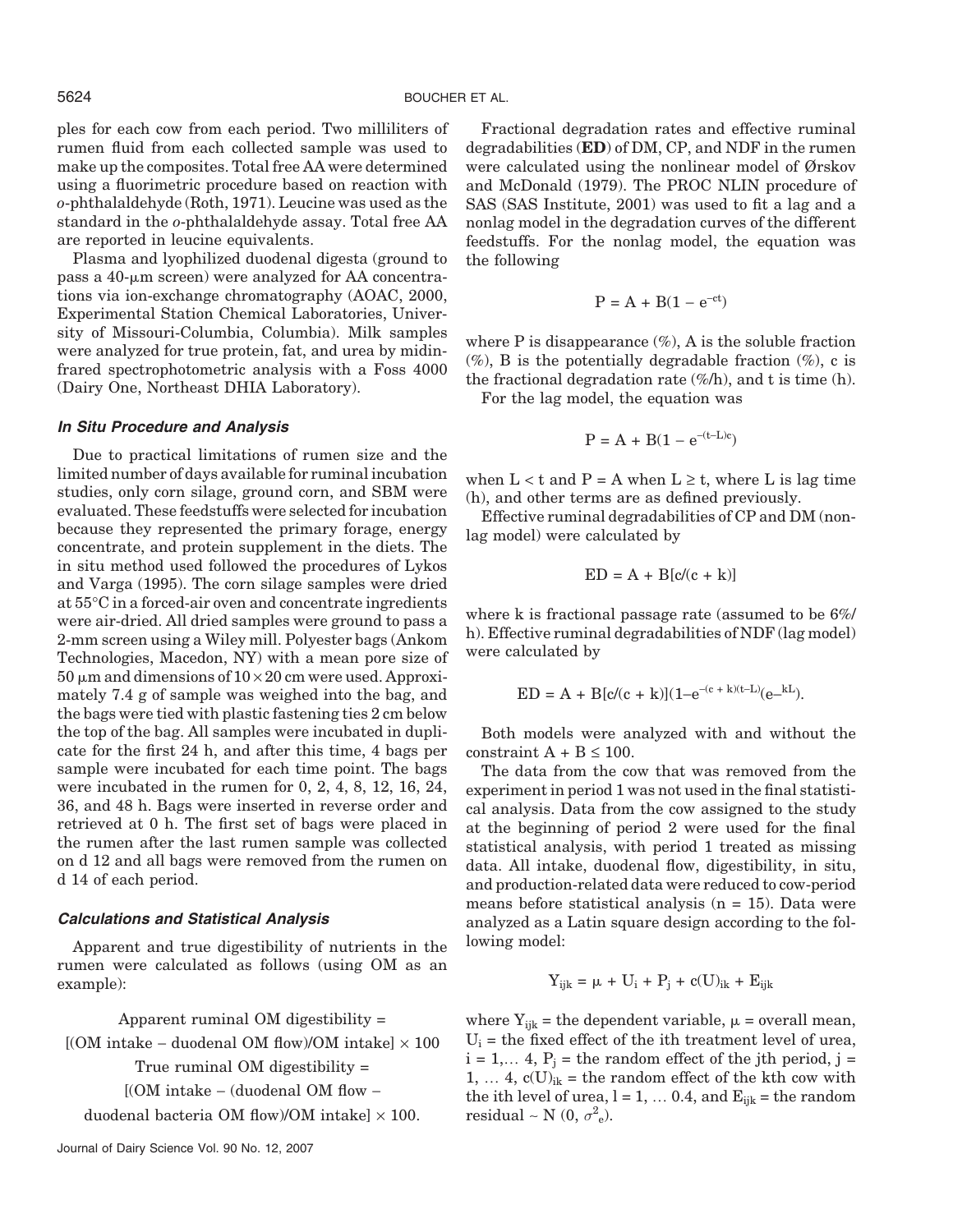

**Figure 1.** Ammonia N concentrations of rumen fluid of Holstein dairy cows fed diets containing  $0 \left( \bullet \right)$ , 0.3 ( $\blacksquare$ ), 0.6 ( $\blacktriangle$ ), or 0.9% ( $\square$ ) urea in diet DM over 24 h. Significant effect of time  $(P < 0.001$ ; SEM = 2.04) was observed. Arrows indicate time of feeding.

The following model was used for ruminal variables for which there were repeated measurements over time (pH, ammonia N, and VFA):

$$
Y_{ijkl} = \mu + U_i + P_j + c(U)_{ik} + T_l + UT_{il} + C_{ijkl} + E_{ijkl}
$$

where  $Y_{ijkl}$  = the dependent variable,  $\mu$  = overall mean,  $U_i$  = the fixed effect of the ith level of urea,  $i = 1, \ldots 4$ ,  $P_i$  = the random effect of the jth period, j = 1, ... 4,  $c(U)_{ik}$  = the random effect of the kth cow with the ith treatment level of urea,  $k = 1 ... 4$ ,  $T_1$  = effect of time,  $l = 1 ... 16$ , UT<sub>il</sub> = interaction between level of urea i and effect of time l,  $C_{ijkl}$  = the value of the covariate variable for the kth cow of the ith level of urea of the jth period of the lth time, and  $E_{ijkl}$  = the random residual  $~\sim$  N (0,  $\sigma^2$ <sub>e</sub>). Data were run through 3 covariance structures: unstructured, compound symmetry, and first-order autoregressive. Compound symmetry was the covariance structure used because it resulted in the best fit according to Sawa's Bayesian information criterion.

The MIXED procedure of SAS (SAS Institute, 2001) was used to solve the above models. Linear, quadratic, and cubic contrasts were fitted within each treatment, and the PDIFF statement in SAS was used to determine differences between treatments. Results are expressed as least squares means with the lowest standard error. Significance was declared at  $P < 0.05$  and tendencies were reported at  $0.05 < P < 0.10$ .

#### **RESULTS**

The NRC (2001) evaluation of the consumed diets is presented in Table 2, and the chemical composition of the feeds is listed in Table 3. The RDP balance of the 0, 0.3, 0.6, and 0.9% urea diets was 92, 100, 109, and 117% of NRC (2001) predicted requirements (Table 2). The average amounts of urea that were fed for the 0, 0.3, 0.6, and 0.9% urea diets were 0, 63, 127, and 192 g/d, respectively. The average particle size distribution for the TMR using the Penn State Particle Separator for the top, middle, and bottom screens were (mean  $\pm$ SD)  $21 \pm 10$ ,  $35 \pm 6$ , and  $44 \pm 4\%$ , respectively. The orts averaged (mean  $\pm$  SD) 16  $\pm$  9% of feed offered, and the particle size distribution of the orts for the top, middle, and bottom screens averaged (mean  $\pm$  SD) 24  $\pm$  11, 40  $\pm$  6, and 36  $\pm$  6%, respectively. Orts were similar to the TMR in distribution on the screens thus indicating that the animals did not sort the diet.

There was no effect of treatment on intake or ruminal digestibility of diet DM, OM, starch, and carbohydrate (**CHO**; CHO = OM − CP − crude fat), ADF, or NDF (Table 4). Ruminal ammonia N concentrations increased quadratically with increasing urea supplementation: 9.0, 11.9, 12.8, and 17.4 mg/dL for the 0, 0.3, 0.6, and 0.9% urea diets, respectively. There was no effect of urea treatment on ruminal pH or total free AA concentrations in rumen fluid. Ruminal concentrations of total VFA increased linearly with increasing urea supplementation. However, only the 0.9% urea diet was significantly different from the other 3 treatments. There was no effect of urea supplementation on the molar proportions of acetate, propionate, or butyrate. There was no significant treatment  $\times$  time interaction for ruminal ammonia N concentrations, ruminal VFA concentrations, molar proportion of VFA, and ruminal pH (data not presented). Ruminal ammonia N concen-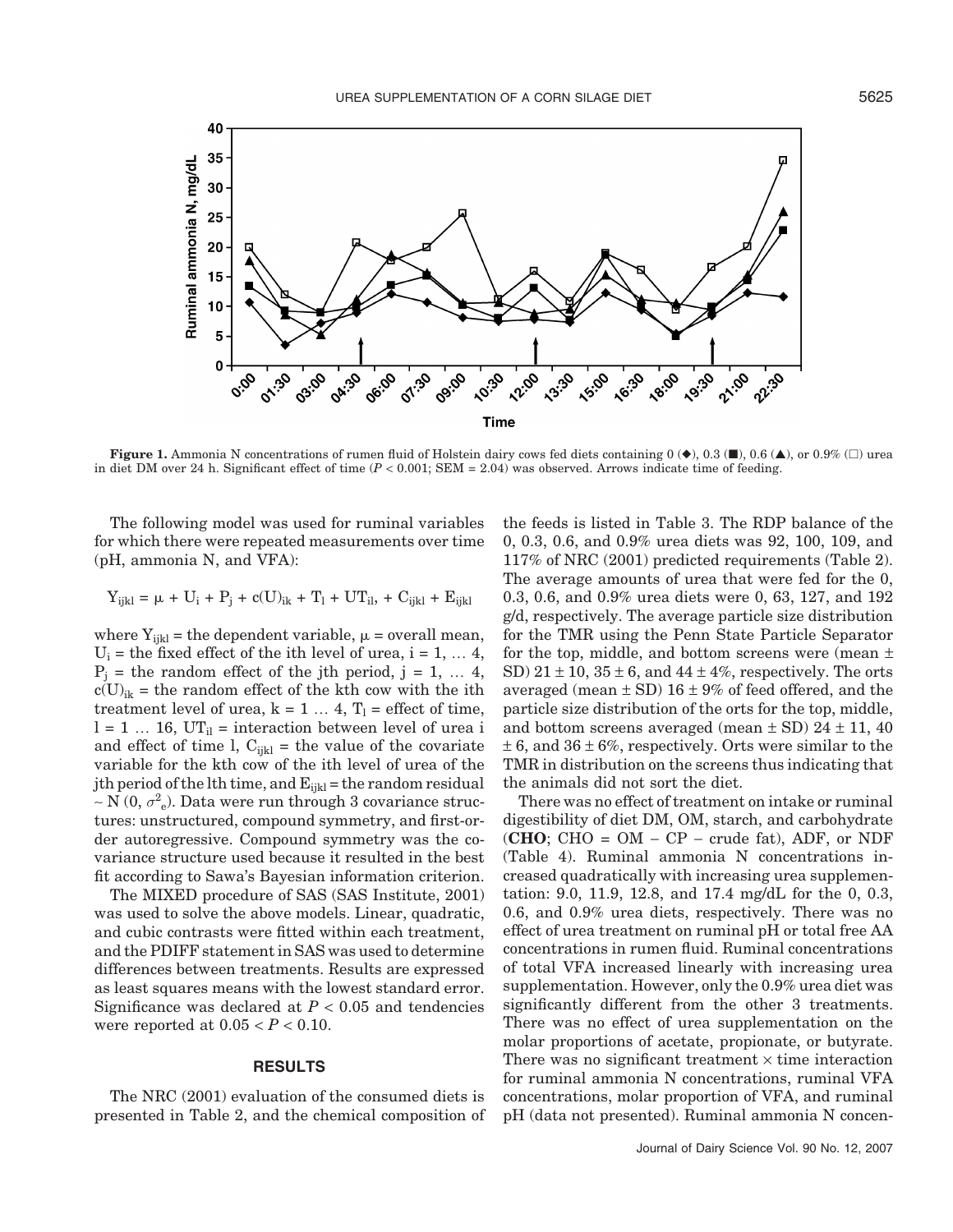#### 5626 BOUCHER ET AL.

|                    |                | Treatment (% urea, DM basis) |                |            | Contrast $(P$ -value) |             |             |
|--------------------|----------------|------------------------------|----------------|------------|-----------------------|-------------|-------------|
| Item               | 0.0            | 0.3                          | 0.6            | 0.9        | SE <sup>1</sup>       | Linear      | Quadratic   |
| Corn silage        |                |                              |                |            |                       |             |             |
| DM                 |                |                              |                |            |                       |             |             |
| A, %               | 43.8           | 44.1                         | 44.0           | 43.6       | 1.53                  | <b>NS</b>   | <b>NS</b>   |
| $B, \%$            | 54.6           | 44.5                         | 45.0           | 51.3       | 4.85                  | $_{\rm NS}$ | <b>NS</b>   |
| Rate, %/h          | 1.7            | 2.6                          | 2.4            | 2.0        | 0.44                  | $_{\rm NS}$ | $_{\rm NS}$ |
| EDDM <sup>2</sup>  | 55.9           | 55.3                         | 56.2           | 56.0       | 1.08                  | <b>NS</b>   | $_{\rm NS}$ |
| CP                 |                |                              |                |            |                       |             |             |
| A, %               | 65.1           | 63.3                         | 65.6           | 64.1       | 1.93                  | <b>NS</b>   | $_{\rm NS}$ |
| $B, \%$            | $22.7^{\rm a}$ | 21.3 <sup>a</sup>            | $23.2^{\rm a}$ | $30.4^{b}$ | 2.66                  | 0.02        | 0.05        |
| Rate, %/h          | 4.0            | 5.0                          | 4.5            | 2.5        | 0.97                  | <b>NS</b>   | $_{\rm NS}$ |
| EDCP <sup>2</sup>  | 73.1           | 73.0                         | 73.9           | 72.5       | 1.56                  | <b>NS</b>   | $_{\rm NS}$ |
| <b>NDF</b>         |                |                              |                |            |                       |             |             |
| A, %               | 14.7           | 14.8                         | 14.0           | 15.2       | 1.70                  | <b>NS</b>   | $_{\rm NS}$ |
| B, %               | 85.3           | 85.2                         | 86.0           | 84.8       | 1.70                  | <b>NS</b>   | <b>NS</b>   |
| Rate, %/h          | 1.0            | 1.1                          | 1.2            | 1.0        | 0.09                  | $_{\rm NS}$ | $_{\rm NS}$ |
| Lag, h             | 0.4            | 1.0                          | 0.3            | 0.5        | 0.18                  | $_{\rm NS}$ | $_{\rm NS}$ |
| EDNDF <sup>2</sup> | 26.7           | 27.3                         | 27.3           | 26.8       | 1.63                  | <b>NS</b>   | <b>NS</b>   |
| Corn               |                |                              |                |            |                       |             |             |
| DM                 |                |                              |                |            |                       |             |             |
| A, %               | 31.5           | 31.4                         | 33.5           | 31.8       | 1.61                  | <b>NS</b>   | <b>NS</b>   |
| $B, \%$            | 69.0           | 62.7                         | 67.6           | 68.3       | 2.85                  | $_{\rm NS}$ | $_{\rm NS}$ |
| Rate, %/h          | 5.8            | 7.0                          | 5.9            | 5.8        | 1.04                  | $_{\rm NS}$ | $_{\rm NS}$ |
| EDDM <sup>2</sup>  | 65.0           | 65.2                         | 65.6           | 64.7       | 2.65                  | $_{\rm NS}$ | $_{\rm NS}$ |
| CP                 |                |                              |                |            |                       | $_{\rm NS}$ | $_{\rm NS}$ |
| A, %               | 23.8           | 27.3                         | 25.9           | 24.0       | 2.15                  | <b>NS</b>   | $_{\rm NS}$ |
| $B, \%$            | 73.0           | 72.8                         | 73.4           | 76.0       | 3.05                  | <b>NS</b>   | $_{\rm NS}$ |
| Rate, %/h          | 7.7            | 7.3                          | 7.2            | 7.2        | 0.93                  | $_{\rm NS}$ | $_{\rm NS}$ |
| EDCP <sup>2</sup>  | 64.1           | 66.0                         | 65.2           | 64.9       | 2.85                  | <b>NS</b>   | $_{\rm NS}$ |
| Soybean meal<br>DM |                |                              |                |            |                       |             |             |
| A, %               | 38.9           | 40.3                         | 40.3           | 39.3       | 1.57                  | <b>NS</b>   | <b>NS</b>   |
| $B, \%$            | 64.4           | 63.2                         | 61.3           | 64.3       | 2.16                  | <b>NS</b>   | $_{\rm NS}$ |
| Rate, %/h          | 7.4            | 7.3                          | 8.2            | 7.3        | 0.83                  | <b>NS</b>   | $_{\rm NS}$ |
| EDDM <sup>2</sup>  | 73.8           | 74.7                         | 75.6           | 74.1       | 1.52                  | $_{\rm NS}$ | $_{\rm NS}$ |
| CP                 |                |                              |                |            |                       |             |             |
| A, %               | 23.8           | 27.3                         | 25.9           | 24.0       | 2.15                  | <b>NS</b>   | $_{\rm NS}$ |
| $B, \%$            | 73.0           | 72.8                         | 73.4           | 76.0       | 3.05                  | <b>NS</b>   | $_{\rm NS}$ |
| Rate, %/h          | 7.7            | 7.3                          | 7.2            | 7.2        | 0.93                  | <b>NS</b>   | <b>NS</b>   |
| EDCP <sup>2</sup>  | 64.1           | 66.0                         | 65.2           | 64.9       | 2.85                  | <b>NS</b>   | <b>NS</b>   |

Table 5. Effect of urea supplementation on in situ degradability of corn silage, ground corn, and soybean meal

a,bLeast squares means within the same row without a common superscript differ  $(P < 0.05)$ .

<sup>1</sup>SE = standard error for  $n = 4$ ;  $n = 3$  for 0.3% urea treatment.

<sup>2</sup>Effective degradability of DM, CP, or NDF at assumed passage rate (kp) of 6%.

trations generally increased right after feeding (Figure 1).

There was no effect of treatment on in situ determined degradability coefficients and ED for DM and CP for corn silage, ground corn, or SBM, and there was also no effect of treatment on in situ degradability coefficients and ED for NDF for corn silage (Table 5). Increasing levels of urea supplementation also had no effect on the rate of digestion of these feedstuffs. The potentially degradable CP fraction (B) of corn silage increased quadratically with increasing urea supplementation: 22.7, 21.3, 23.2, and 30.4% for the 0, 0.3, 0.6, and 0.9% urea diets, respectively.

Flow of ammonia N to the duodenum increased linearly with increasing urea supplementation (Table 6). There was a quadratic effect of treatment on microbial N flow to the duodenum and microbial N as a percentage of NAN. Flow of microbial N to the duodenum and microbial N expressed as a percentage of NAN were maximized with 0.6% urea supplementation and were 283 g/d and 49.4%, respectively. Flows of total N and nonammonia nonmicrobial N (**NANMN**, g/d) were not affected by increasing urea supplementation. However, there was a quadratic effect of treatment on NANMN as a percentage of NAN, and the lowest value for this measurement (50.6%) was observed with 0.6% urea supplementation. A quadratic trend  $(P = 0.06)$  for the efficiency of microbial protein synthesis expressed as grams of microbial N/kilogram of OM truly digested (**OMTD**) was observed. The largest value for this mea-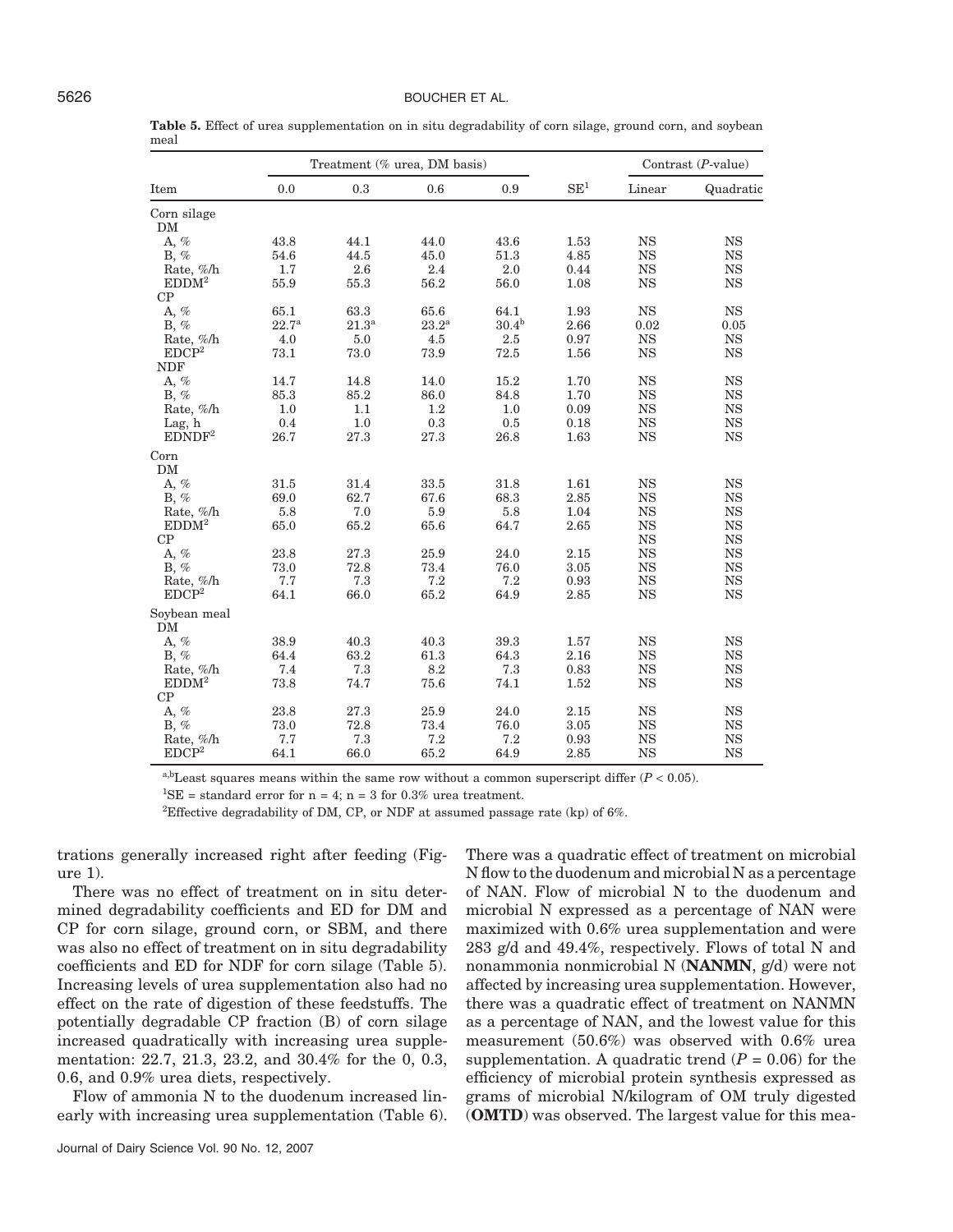#### UREA SUPPLEMENTATION OF A CORN SILAGE DIET **5627**

Table 6. Effect of urea supplementation on intake, flow to the duodenum, and ruminal digestibility of N

|                                                                                                                                                                                                          |                                                                                     | Treatment (% urea, DM basis)                                                   |                                                                                    | Contrast $(P-value)$                                                                  |                                        |                                                |                                                   |  |
|----------------------------------------------------------------------------------------------------------------------------------------------------------------------------------------------------------|-------------------------------------------------------------------------------------|--------------------------------------------------------------------------------|------------------------------------------------------------------------------------|---------------------------------------------------------------------------------------|----------------------------------------|------------------------------------------------|---------------------------------------------------|--|
| $\mathop{\mathrm{Item}}\nolimits^1$                                                                                                                                                                      | 0.0                                                                                 | 0.3                                                                            | 0.6                                                                                | 0.9                                                                                   | $SE^2$                                 | Linear                                         | Quadratic                                         |  |
| N intake, g/d                                                                                                                                                                                            | 491 <sup>a</sup>                                                                    | 501 <sup>a</sup>                                                               | 556 <sup>b</sup>                                                                   | 594 <sup>b</sup>                                                                      | 20.8                                   | < 0.01                                         | <b>NS</b>                                         |  |
| Flow to the duodenum, g/d<br>Total N<br>Ammonia N<br><b>NAN</b><br>Microbial N (MN)<br><b>NANMN</b>                                                                                                      | 624<br>$17^{\rm a}$<br>607<br>$243^{ab}$<br>364                                     | 628<br>$17^{\rm a}$<br>611<br>$272^{bc}$<br>337                                | 604<br>20 <sup>ab</sup><br>584<br>$283^{\circ}$<br>301                             | 598<br>24 <sup>b</sup><br>574<br>$224^{\mathrm{a}}$<br>350                            | 45.6<br>1.8<br>45.0<br>11.4<br>43.0    | <b>NS</b><br>< 0.01<br><b>NS</b><br>NS<br>NS   | <b>NS</b><br><b>NS</b><br><b>NS</b><br>0.01<br>NS |  |
| Flow to the duodenum, % of NAN<br>MΝ<br><b>NANMN</b>                                                                                                                                                     | 40.6 <sup>a</sup><br>$59.4^{b}$                                                     | 45.6 <sup>ab</sup><br>$54.4^{ab}$                                              | $49.4^{b}$<br>50.6 <sup>a</sup>                                                    | 39.3 <sup>a</sup><br>60.7 <sup>b</sup>                                                | 3.45<br>3.47                           | <b>NS</b><br>NS                                | 0.03<br>0.03                                      |  |
| Efficiency of microbial protein synthesis,<br>g of microbial N/kg of OMTD<br>g of microbial N/kg of CHOTD<br>g of microbial N/kg of DMI<br>g of microbial N/g of N intake<br>g of microbial N/g of RDP-N | 26.0 <sup>ab</sup><br>27.2<br>11.9 <sup>ab</sup><br>0.50 <sup>b</sup><br>$0.81^{b}$ | 36.2 <sup>b</sup><br>34.3<br>13.7 <sup>b</sup><br>$0.55^{\rm b}$<br>$0.85^{b}$ | 29.9 <sup>ab</sup><br>33.4<br>13.5 <sup>b</sup><br>0.51 <sup>b</sup><br>$0.77^{b}$ | $22.4^{\rm a}$<br>25.6<br>10.4 <sup>a</sup><br>0.38 <sup>a</sup><br>0.56 <sup>a</sup> | 3.47<br>2.53<br>0.67<br>0.027<br>0.438 | <b>NS</b><br>NS<br><b>NS</b><br>0.02<br>< 0.01 | 0.06<br>0.03<br>0.02<br>0.02<br>0.04              |  |
| N truly digested,<br>g/d<br>% of intake                                                                                                                                                                  | 127 <sup>a</sup><br>26.5                                                            | $160^{\rm a}$<br>30.4                                                          | $255^{\rm b}$<br>45.2                                                              | $244^{\rm b}$<br>41.1                                                                 | 47.0<br>8.2                            | 0.04<br>0.09                                   | <b>NS</b><br>NS                                   |  |

 $a$ <sup>-c</sup>Least squares means within the same row without a common superscript differ ( $P < 0.05$ ).

1 NANMN = nonammonia nonmicrobial N; OMTD = OM truly digested in the rumen; CHOTD = carbohydrate truly digested in the rumen.

 ${}^{2}$ SE = standard error for n = 4; n = 3 for 0.3% urea treatment.

surement was observed with 0.3% urea supplementation (36.2 g/kg of OMTD) followed by 0.6% urea supplementation (29.9 g/kg of OMTD). Efficiency of microbial protein synthesis expressed as grams of microbial N/ kilogram of CHO truly digested (**CHOTD**) and grams of microbial-N/gram of RDP-N had quadratic effects with their maximum responses at 0.3% urea.

There was a quadratic effect of urea treatment on plasma total free AA concentrations: 224.4, 213.3, 202.8, and  $230.1 \mu g/dL$ , for 0, 0.3, 0.6, and 0.9% urea diets, respectively (Table 7). Similar quadratic responses were observed for plasma concentrations of lysine, threonine, asparagine, citrulline, proline, taurine, total nonessential AA, and total sulfur AA. There was also a trend for a quadratic effect of urea treatment on plasma arginine, aspartic acid, and glutamine concentrations  $(P = 0.10, 0.08, \text{ and } 0.06, \text{ respectively.}$ 

Milk yield, milk fat concentration and yield, milk true protein yield, and the efficiency of conversion of feed to milk were not affected by urea supplementation (Table 8). However, milk true protein concentration decreased linearly and MUN increased linearly with increasing urea supplementation. Milk protein N to feed N ratios decreased linearly with increasing urea supplementation.

#### **DISCUSSION**

#### *Dietary Treatments*

The basal diet was formulated to be deficient enough in RDP (Table 2) that ruminal ammonia N concentrations would be less than optimal and the concentration of ammonia N required for maximal synthesis of microbial protein and ruminal OM digestion could be determined. The upper limit of 0.9% dietary urea was chosen with the expectation that a maximum response could be observed. As the results indicated, both conditions were met. Urea toxicity was not a concern because of the amount of readily fermentable carbohydrates in the basal diet (41.6% NFC; Table 2) and because inclusion rates of 1 to 2% urea in diet DM have been used in high-grain diets without adverse effects (Poos et al., 1979). Indeed, no signs of urea toxicity were observed in any of the animals in the study.

#### *Optimum Ruminal Ammonia N Concentrations*

The optimum ruminal ammonia N concentration has been defined as the minimum concentration of ammonia N necessary to support maximum synthesis of microbial protein (Satter and Slyter, 1974) and maximum ruminal degradability of DM (Mehrez et al., 1977). In the current experiment, urea was added to the diet at the levels described to determine the optimum ruminal ammonia N concentration for maximum flow of microbial protein to the duodenum, ruminal digestibility of diet OM, and ruminal degradability of the primary forage, energy, and protein feeds in the diet. To determine the optimum ruminal ammonia N concentration for maximum synthesis of microbial protein, maximum ruminal fermentation, or both, concentrations of ammo-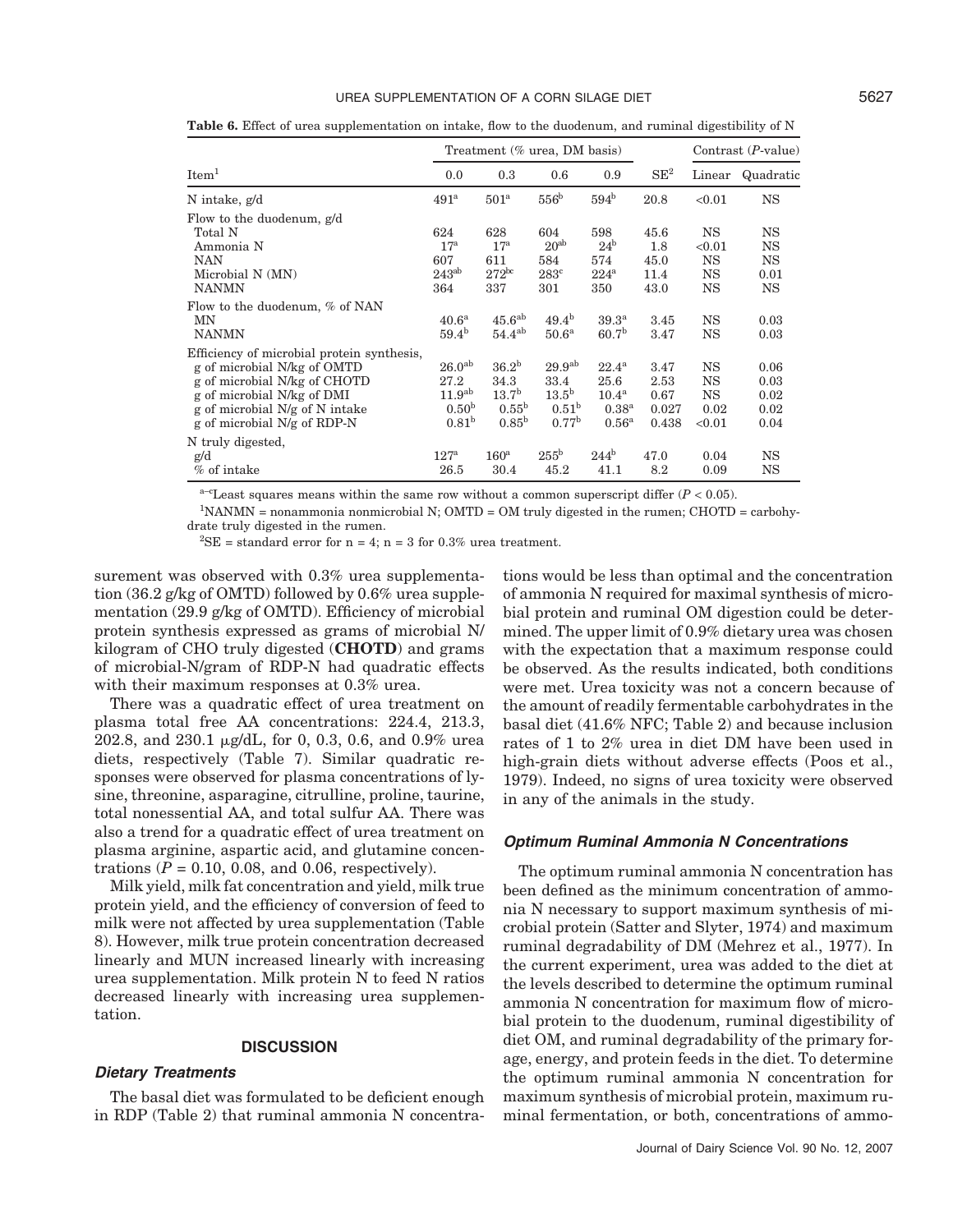**Table 7.** Effect of urea supplementation on concentrations of plasma amino acids

|                         |                       | Treatment (% urea, DM basis) |                   |                    |                 | Contrast $(P-value)$ |             |
|-------------------------|-----------------------|------------------------------|-------------------|--------------------|-----------------|----------------------|-------------|
| $AA$ , $\mu$ g/mL       | 0.0                   | 0.3                          | 0.6               | 0.9                | $\mathrm{SE}^1$ | Linear               | Quadratic   |
| Total AA                | $224.4^{b}$           | $213.3^{ab}$                 | $202.8^{\rm a}$   | $230.1^{b}$        | 8.97            | <b>NS</b>            | 0.03        |
| Total essential AA      | $106.0^{ab}$          | $103.7^{ab}$                 | 96.7 <sup>a</sup> | $110.5^{\rm b}$    | 6.96            | $_{\rm NS}$          | 0.08        |
| Arginine                | 9.95                  | 9.19                         | 9.06              | 9.97               | 0.60            | <b>NS</b>            | 0.10        |
| Histidine               | 7.11                  | 7.16                         | 6.39              | 7.03               | 0.53            | <b>NS</b>            | <b>NS</b>   |
| Isoleucine              | 11.65                 | 12.20                        | 10.98             | 12.85              | 1.12            | $_{\rm NS}$          | $_{\rm NS}$ |
| Leucine                 | 6.40                  | 16.96                        | 15.00             | 17.45              | 2.03            | <b>NS</b>            | <b>NS</b>   |
| Lysine                  | $10.15^{ab}$          | $9.10^{ab}$                  | $9.04^{\rm a}$    | 10.49 <sup>b</sup> | 0.75            | $_{\rm NS}$          | 0.03        |
| Methionine              | 3.68                  | 3.49                         | 3.28              | 3.44               | 0.32            | $_{\rm NS}$          | $_{\rm NS}$ |
| Phenylalanine           | 5.74                  | 5.95                         | 5.23              | 5.66               | 0.40            | <b>NS</b>            | <b>NS</b>   |
| Threonine               | $9.45^{ab}$           | 8.47 <sup>a</sup>            | $8.71^{ab}$       | 9.76 <sup>b</sup>  | 0.37            | <b>NS</b>            | 0.03        |
| Tryptophan              | 5.49                  | 5.18                         | 4.79              | 5.79               | 0.43            | <b>NS</b>            | $_{\rm NS}$ |
| Valine                  | 26.42                 | 26.79                        | 24.24             | 28.09              | 2.73            | <b>NS</b>            | <b>NS</b>   |
| Total BCAA <sup>2</sup> | 54.46                 | 55.89                        | 50.21             | 58.39              | 5.75            | <b>NS</b>            | <b>NS</b>   |
| Total nonessential AA   | $118.4^{bc}$          | 108.9 <sup>b</sup>           | $106.1^{\rm a}$   | 119.6 <sup>c</sup> | 3.06            | $_{\rm NS}$          | < 0.01      |
| Alanine                 | 18.93                 | 17.16                        | 16.81             | 16.93              | 1.13            | <b>NS</b>            | <b>NS</b>   |
| Asparagine              | $5.11^{\rm b}$        | $4.74^{ab}$                  | 4.49 <sup>a</sup> | 5.18 <sup>b</sup>  | 0.27            | $_{\rm NS}$          | < 0.01      |
| Aspartic acid           | 0.13                  | 0.10                         | 0.08              | 0.12               | 0.02            | <b>NS</b>            | 0.08        |
| Citrulline              | $10.59$ <sup>ab</sup> | $9.38^{ab}$                  | 9.35 <sup>a</sup> | $11.34^{b}$        | 1.14            | $_{\rm NS}$          | 0.03        |
| Cystine                 | 3.50                  | 3.43                         | 3.65              | 3.62               | 0.31            | <b>NS</b>            | <b>NS</b>   |
| Glutamine               | $26.33^{ab}$          | $25.22^{ab}$                 | $24.63^{\rm a}$   | $28.68^{b}$        | 1.60            | <b>NS</b>            | 0.06        |
| Glutamic acid           | 6.22                  | 5.96                         | 5.51              | 6.17               | 0.53            | $_{\rm NS}$          | $_{\rm NS}$ |
| Glycine                 | 17.54                 | 16.67                        | 15.27             | 18.54              | 2.61            | $_{\rm NS}$          | $_{\rm NS}$ |
| Ornithine               | 3.94                  | 3.83                         | 3.52              | 4.15               | 0.42            | <b>NS</b>            | <b>NS</b>   |
| Proline                 | 7.36 <sup>b</sup>     | $6.95^{ab}$                  | 6.75 <sup>a</sup> | 7.30 <sup>ab</sup> | 0.32            | <b>NS</b>            | 0.04        |
| Serine                  | 6.68                  | 6.13                         | 5.98              | 6.20               | 0.25            | $_{\rm NS}$          | $_{\rm NS}$ |
| Taurine                 | 4.62 <sup>b</sup>     | $3.85^{ab}$                  | 3.17 <sup>a</sup> | 3.81 <sup>ab</sup> | 0.62            | 0.03                 | 0.03        |
| Tyrosine                | 3.50                  | 3.43                         | 3.65              | 3.62               | 0.31            | <b>NS</b>            | $_{\rm NS}$ |
| Total sulfur AA         | $12.61^{b}$           | $11.51^a$                    | $10.89^{a}$       | $11.64^{\rm a}$    | 0.74            | 0.03                 | 0.02        |

 $a$ <sup>-c</sup>Least squares means within the same row without a common superscript differ ( $P < 0.05$ ).

<sup>1</sup>SE = standard error for  $n = 4$ ;  $n = 3$  for 0.3% urea treatment.

2 BCAA = branched-chain amino acids.

nia N that limit, maximize, and stabilize or depress these parameters need to be observed. In addition, ruminal ammonia N concentrations reported in the literature to be adequate to support maximum degradability of DM are not always adequate to support maximum synthesis of microbial protein (Kang-Meznarich and Broderick, 1981). The optimum ruminal ammonia N concentrations reported vary between and within the parameters that are used to define the optimum concentrations (Hume et al., 1970; Odle and Schaeffer, 1987). In the present study, measurements of ruminal digestibility of diet OM; ED of corn silage, corn, and SBM; and microbial protein synthesis are discussed in relation to the urea supplementation levels that provide the mean ruminal ammonia N concentration required to optimize these parameters.

**Table 8.** Effect of urea supplementation on production

|                                   | Treatment (% urea, DM basis) |                    | Contrast $(P-value)$ |                   |                 |         |                  |
|-----------------------------------|------------------------------|--------------------|----------------------|-------------------|-----------------|---------|------------------|
| Item                              | 0.0                          | 0.3                | 0.6                  | 0.9               | SE <sup>1</sup> |         | Linear Quadratic |
| DM intake, kg/d                   | 20.5                         | 20.3               | 21.2                 | 21.2              | 0.78            | NS      | <b>NS</b>        |
| Milk yield, kg/d                  | 33.9                         | 30.7               | 34.6                 | 33.0              | 3.13            | NS      | <b>NS</b>        |
| Milk yield/DMI, kg/kg             | 1.68                         | 1.52               | 1.65                 | 1.57              | 0.16            | NS      | <b>NS</b>        |
| Milk true protein, %              | $2.84^{a}$                   | 2.76 <sup>b</sup>  | 2.79 <sup>ab</sup>   | 2.77 <sup>b</sup> | 0.12            | 0.049   | <b>NS</b>        |
| Milk fat, %                       | 3.11                         | 3.06               | 3.17                 | 3.14              | 0.19            | NS      | <b>NS</b>        |
| Milk true protein, g/d            | 962                          | 855                | 959                  | 913               | 87.4            | NS      | <b>NS</b>        |
| Milk fat, g/d                     | 1.048                        | 951                | 1.083                | 1.043             | 94.6            | NS      | <b>NS</b>        |
| Milk protein N/feed N intake, g/g | $0.32^{\circ}$               | 0.27 <sup>ab</sup> | $0.28^{b}$           | $0.25^{\rm a}$    | 0.03            | < 0.001 | <b>NS</b>        |
| MUN, mg/dL                        | $11.0^a$                     | $11.0^a$           | $12.5^{b}$           | $13.2^{b}$        | 1.53            | < 0.001 | NS               |

a,bLeast squares means within the same row without a common superscript differ  $(P < 0.05)$ .

<sup>1</sup>SE = standard error for  $n = 4$ ;  $n = 3$  for 0.3% urea treatment.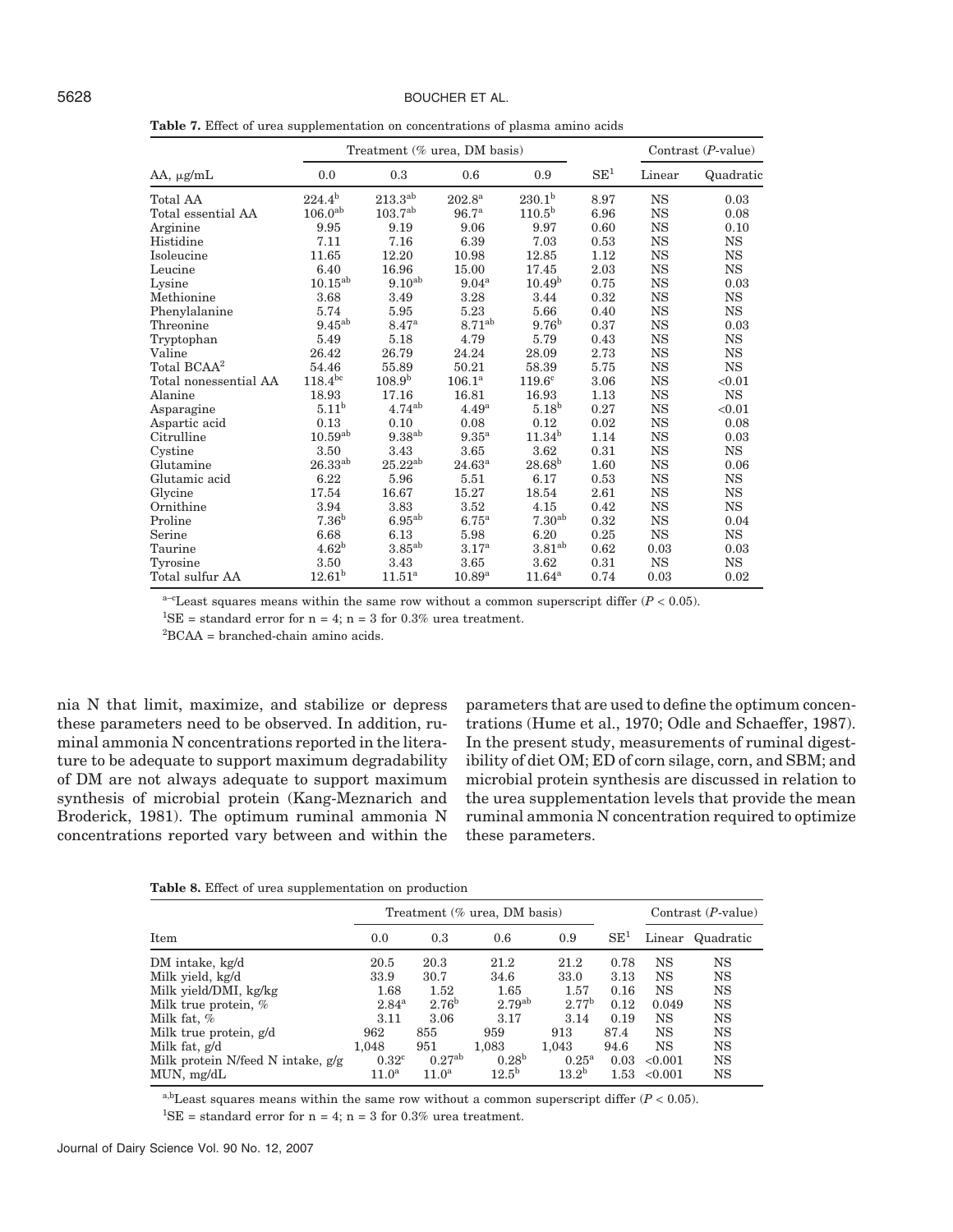#### *Ruminal Digestibility*

Given that there was no effect of urea supplementation on ruminal digestibility of DM, OM, starch, CHO, NDF, or ADF (Table 4), we could not determine the optimum ruminal ammonia N concentration required to maximize these measurements. However, the lowest mean concentration of ruminal ammonia N for the control diet (9.0 mg/dL) may have been adequate, or more than adequate, for maximum digestibility of diet OM. Kang-Meznarich and Broderick (1981) observed that a ruminal ammonia N concentration of 3.3 mg/dL was adequate to support maximum ruminal digestion of DM in nonlactating cows fed a pelleted diet (75% corn, 19.5% cottonseed hulls, and 2.8% vitamins and minerals). The pellets were fed hourly and contained increasing levels of urea. Ruminal ammonia N concentrations were 1.3, 3.3, 8.5, 13.8, 22.8, and 28.9 mg/dL, and the respective ruminal DM digestibility values were 61, 69, 65, 69, 67, and 68% (Kang-Meznarich and Broderick, 1981). Similarly, Balcells et al. (1993) observed little benefit on ruminal digestibility of OM when mean ruminal ammonia N concentrations were increased via continuous ruminal infusions of urea above 4.0 mg/dL in ewes fed a pelleted NaOH-treated barley straw diet once daily. The OM digestibility coefficients were 38, 43, 44, 45, and 45 at ruminal ammonia N concentrations of 0.5, 2.5, 4.0, 6.8, and 10.6 mg/dL.

Based on the results of Kang-Meznarich and Broderick (1981) and Balcells et al. (1993), it is possible that the ruminal ammonia N concentration required to maximize ruminal digestibility of OM in this experiment was lower than that of the lowest ruminal ammonia N concentration observed (9.0 mg/dL; Table 4). Similar to this finding, Reynal and Broderick (2005) also did not observe an increase in ruminal digestibility of OM with increasing ruminal ammonia N concentrations. Reynal and Broderick (2005) observed ruminal OM true digestibility coefficients of 65, 65, 66, and 65% when the mean ruminal ammonia N concentrations were 5.7, 8.7, 11.8, and 12.3 mg/dL, respectively. Reynal and Broderick (2005) fed lactating cows 50:50 forage:concentrate diets that varied in RDP and RUP concentrations. The RDP and RUP concentrations were altered by changing the amounts of solvent SBM, lignosulfonate-treated SBM, and urea in the diets. The lowest ruminal ammonia N concentrations reported by Reynal and Broderick (2005), and in the current experiment were greater than 4.0 mg/dL. Therefore, it appears that ruminal ammonia N concentration was not a limiting factor of ruminal digestibility of OM in the diets fed in the aforementioned study, or in the present experiment.

The ruminal digestibility values calculated in the current experiment are based solely on the composition of the diet fed and were not adjusted for composition of orts. Orts were collected daily but were mistakenly discarded before being analyzed. Because intakes were not adjusted for composition of orts, the digestibility values may be affected slightly. However, we do not believe this error affected our ability to detect treatment effects on ruminal digestibility because we did not observe a difference in the appearance of the orts among cows, or among diets. There was a slightly greater percentage of orts on the top and middle screens of the particle separator than of the TMR, but this difference was small (21 and 35% on the top and middle screens for the TMR and 24 and 40% on the top and middle screens for the orts). This indicates that the orts may have contained a slightly greater concentration of fiber than the diets fed, which may have resulted in an increase in fiber digestibility, had it been accounted for.

## *Ruminal Concentrations of VFA*

Increased ruminal VFA concentrations were observed with the greatest level of urea supplementation (0.9% urea diet; Table 4). Volatile fatty acids are the products of microbial fermentation of carbohydrates in the rumen; therefore, increased ruminal VFA concentrations are often assumed to be a result of increased fermentation of carbohydrates in the rumen. Because ruminal digestibility of carbohydrates was not affected by urea supplementation, an increase in ruminal VFA concentrations with the 0.9% urea diet was not expected.

Reported responses of ruminal concentrations of VFA to increasing ruminal ammonia N concentrations are inconsistent (Hume et al., 1970; Slyter et al., 1979; Griswold et al., 2003; Reynal and Broderick, 2005). Slyter et al. (1979) observed an increase in ruminal VFA concentrations when ruminal ammonia N concentrations of steers were increased from 2.2 to 4.5 mg/dL, but did not observe a further increase at greater (up to 22.5 mg/dL) ruminal ammonia N concentrations. The steers were fed a 30:70 forage:concentrate diet, and ammonia N concentrations were altered by continuous intraruminal infusions of different amounts of urea. Griswold et al. (2003) also observed an increase in total VFA concentrations in continuous culture when urea was added to the artificial saliva. Urea addition to the cultures resulted in increases in ammonia N concentrations from 0.26 to 6.01 and 0.21 to 6.11 mg/dL. Although there is a difference in the range of observed ammonia N concentrations, the findings of Slyter et al. (1979) and Griswold et al. (2003) agree with those in the present experiment in that urea addition resulted in an increase in total VFA concentrations. Unlike the observations in the current experiment, Hume et al. (1970) found no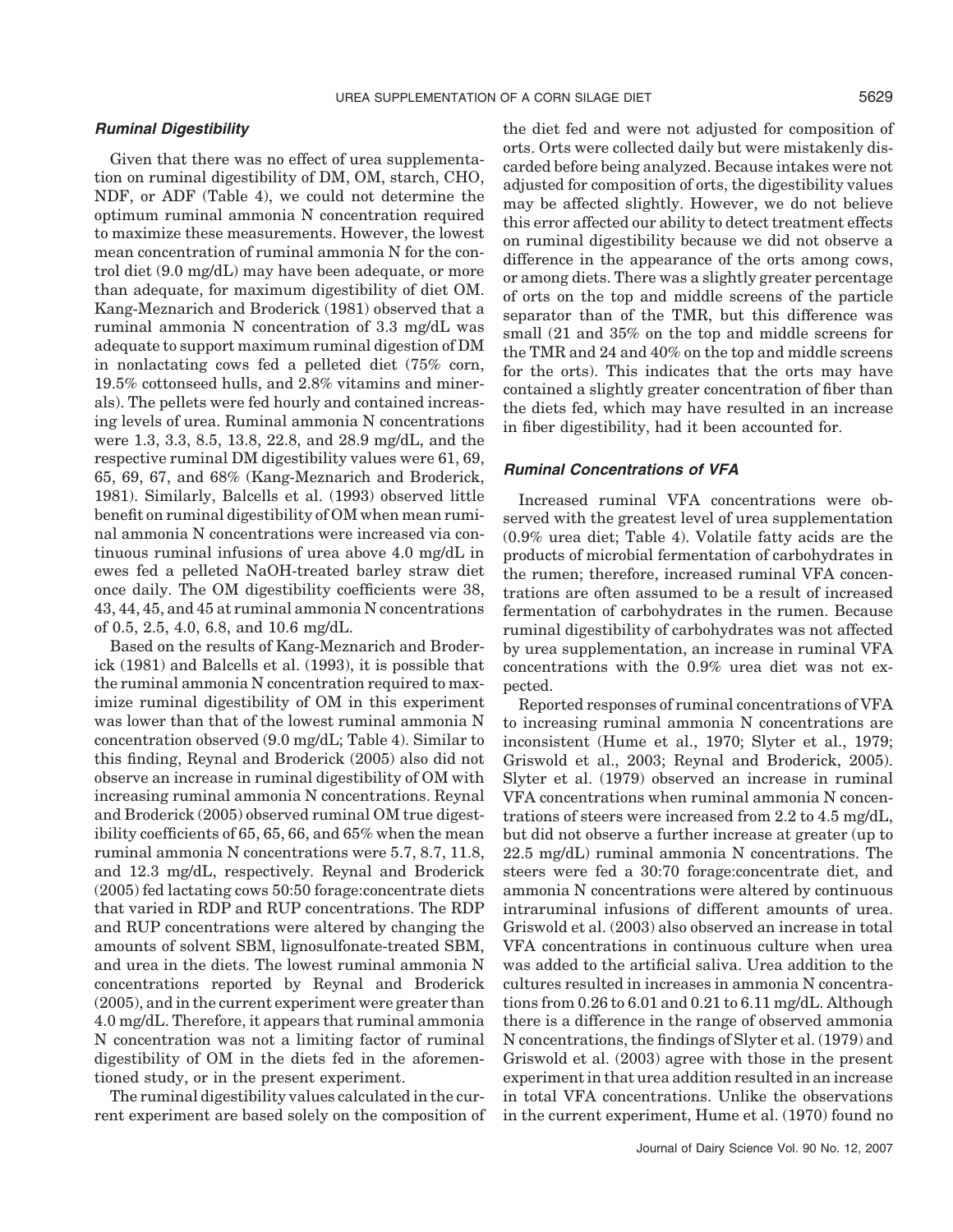differences in ruminal concentrations of total VFA when ruminal ammonia N concentrations were increased in sheep fed a protein-free purified diet 12 times daily. Reynal and Broderick (2005) observed a quadratic effect of dietary RDP concentrations on ruminal VFA concentrations. The ruminal ammonia N concentrations observed by Reynal and Broderick (2005) were 5.7, 8.7, 11.8, and 12.3 mg/dL and total ruminal VFA concentrations were 92, 86, 81, and 91 m*M*, respectively. Due to the differences described in the aforementioned studies regarding ruminal VFA concentrations in response to increasing ammonia N concentrations and the lack of an effect of urea supplementation on ruminal digestibility parameters in the present experiment, the increase in total ruminal VFA concentrations with increasing urea supplementation is difficult to explain. The differences in these reported observations could be due to differences in the fermentability of the diets fed, the experimental model used, and the manner in which ammonia N concentrations were altered (i.e., urea infusion, feeding urea and solvent SBM, etc.).

## *In Situ Degradability*

There was no effect of increasing urea supplementation, and therefore increasing ruminal ammonia N concentrations, on in situ determined rates of degradation of corn silage, ground corn, or SBM in the present experiment (Table 5). The reported optimum ruminal ammonia N concentration required for maximum degradation rates of feedstuffs determined in situ varies within and among feedstuffs (Mehrez et al., 1977; Erdman et al., 1986; Odle and Schaeffer, 1987). Odle and Schaeffer (1987) observed that the optimum ruminal ammonia N concentration for maximum rate of degradation determined in situ for ground corn was 6.1 mg/dL in Holstein steers fed a cracked corn and ground corn cob diet supplemented with ammonium acetate hourly. If this value is correct, then a response in ruminal degradation rates of corn grain to greater ruminal ammonia N concentrations, as observed in the current experiment, would not be expected. In contrast, Erdman et al. (1986) observed that the optimum ruminal ammonia N concentration for maximum ED of DM, determined in situ, of corn grain and SBM was 25.0 mg/dL in nonlactating cows fed a diet containing 47% ground corn, 50% cottonseed hulls, and 3% vitamins and minerals twice daily. In that study (Erdman et al., 1986), urea was continuously infused into the rumen at 0, 33, 67, and 100 g/d, which resulted in mean ruminal ammonia N concentrations of 4.3, 10.1, 17.2, and 25.0 mg/dL, respectively. Erdman et al. (1986) also determined that the ruminal ammonia N concentration required to maximize ED of DM for corn gluten feed and cottonseed meal was17.0 mg/dL.

Effective degradation of DM for alfalfa hay declined slightly with increasing ruminal ammonia N concentrations: 60.4, 59.9, 57.9, and 58.0% for ruminal ammonia N concentrations of 4.3, 10.1, 17.2, and 25.0 mg/dL, respectively (Erdman et al., 1986). Although our data do not agree with the observations of Erdman et al. (1986), it has been suggested that the optimum ruminal ammonia N concentration for maximum EDDM is dependent on the fermentability of the diet fed, the chemical and physical structure of the feedstuff, the animal models used, and the method used to increase ruminal ammonia N concentrations (Erdman et al., 1986; Odle and Schaeffer, 1987). The diets fed in the current experiment, the animal model used, and the method of urea supplementation all varied between the present study and that of Erdman et al. (1986), which may explain the discrepancies between the results.

To our knowledge, the optimum ruminal ammonia N concentration required to maximize rate of degradation of corn silage has not been reported. Corn silage was the main forage (32% of diet DM; Table 1) in the basal diet fed in the present study; therefore, an effect of urea treatment on the ED of corn silage would likely have been reflected in differences in ruminal digestibility of diet DM, OM, and NDF. Indeed, there was no effect of urea supplementation on digestibility of diet DM, OM, and NDF or ED of DM and ED of NDF of corn silage (Tables 4 and 5).

## *Microbial Protein Flow and Efficiency*

The 2 major dietary components that are required by ruminal microorganisms for synthesis of protein are fermentable carbohydrates and RDP. Because the carbohydrate composition of the diets was similar among dietary treatments (Table 2) and there was no effect of urea supplementation on ruminal digestibility of diet OM and CHO or ED of DM for corn silage, ground corn, or SBM, it is assumed that carbohydrate availability to the ruminal microorganisms was the same across diets. However, the amount of RDP increased with the addition of urea to the diets, and a quadratic effect of treatment on microbial protein flow and efficiency of microbial protein synthesis was observed with maximum responses at dietary RDP concentrations of 10.8 and 10.0% of DM, respectively (RDP concentration of control diet was 9.2% of diet DM). Therefore, it appears that ammonia N, not availability of carbohydrates, was limiting microbial protein synthesis in the control diet. However, microbial protein synthesis was also limited by excessive ruminal ammonia N concentrations (17.4 mg/dL) when the 0.9% urea diet was fed. Considering these results, we conclude that the optimum ruminal ammonia N concentration required to support maxi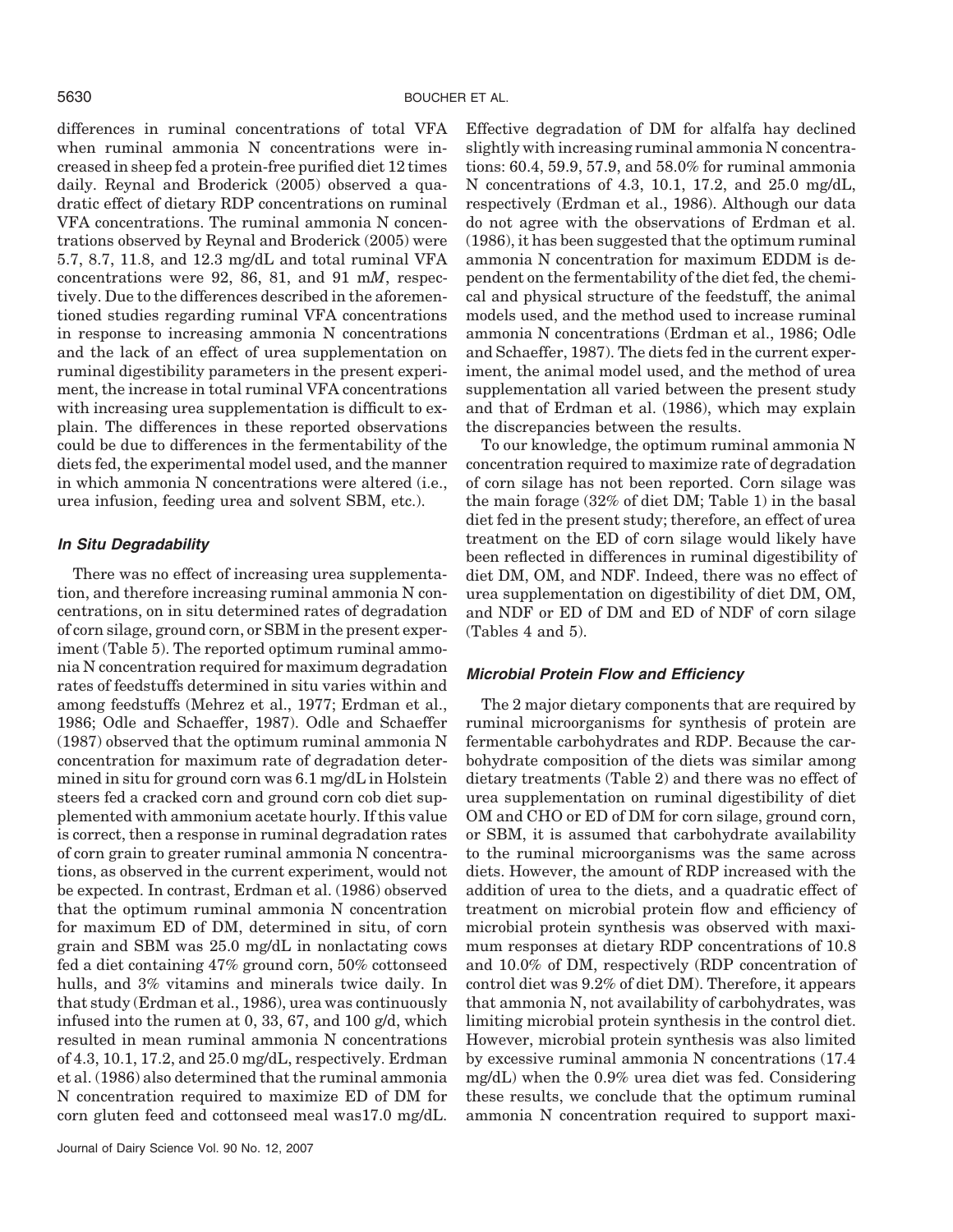mum flow of microbial protein to the duodenum was 12.8 mg/dL, and mean ruminal concentrations below 11.9 mg/dL and above 12.8 mg/dL may depress synthesis of microbial protein (Table 6) in the diet fed.

Kang-Meznarich and Broderick (1981) reported that 8.5 mg/dL of ammonia N in rumen fluid was sufficient for maximum content of microbial protein (measured by ruminal content of diaminopimelic acid) in the rumen of 2 nonlactating Holstein cows. Satter and Slyter (1974) determined the ammonia N requirements of mixed ruminal bacteria for microbial protein synthesis in continuous culture using a variety of substrate mixtures and tungstic acid-precipitable-N as a marker for microbial protein. The authors observed that an ammonia N concentration of 5.0 mg/dL was adequate to support maximum growth rates of rumen bacteria; however, they also noted that the precise limiting ammonia N concentration was closer to 2.0 mg/dL. Slyter et al. (1979) observed that concentrations of tungstic acid-precipitable-N, used to estimate changes in ruminal concentrations of microbial protein, were maximized at a ruminal ammonia N concentration of 2.2 mg/dL. Concentrations of tungstic acid-precipitable-N were not increased at greater ruminal ammonia N concentrations up to 22.5 mg/dL. In these studies, urea was either infused continuously or fed hourly, which would result in more stable ruminal ammonia N concentrations than are normally observed in lactating cows. In the present experiment, ruminal ammonia N concentrations fluctuated in response to time of feeding, which resulted in major changes in ruminal ammonia N concentrations within treatments over a 24-h period (Figure 1). It is possible that if the ammonia N concentration were more stable, then the mean ammonia N concentration required by the microorganisms to maximize synthesis of microbial protein would be reduced due to a constant availability of a N source. However, a ruminal ammonia N pattern similar to that observed in the current experiment would be expected in practical feeding situations when TMR are fed.

Reynal and Broderick (2005) fed diets varying in RDP concentrations (7.7, 9.2, 10.9, and 12.5% of diet DM) to lactating cows with urea mixed into the TMR. The diets were fed twice daily, which is more similar to the feeding regimen used in the present experiment. They observed a linear increase in microbial NAN flow to the omasal canal in response to increasing dietary RDP. The greatest concentration of RDP fed was 12.6% of diet DM and corresponded to the greatest observed mean ruminal ammonia N concentration of 12.3 mg/dL (Reynal and Broderick, 2005). In the current experiment, the greatest dietary RDP concentration fed was 11.6% of diet DM; however, the greatest mean ruminal ammonia N concentration was 17.4 mg/dL. Reynal and Broderick (2005) increased dietary RDP concentrations by the addition of a combination of urea and true protein (from solvent SBM), whereas in the present study, RDP concentrations were increased solely by increasing dietary inclusion rates of urea. The difference between the 2 studies in RDP source may explain the differences in ruminal ammonia N concentrations observed at similar RDP levels. Soybean meal provides a mixture of AA, peptides, and ammonia, whereas urea provides only ammonia. The differences in the observed maximum mean ruminal ammonia N concentrations in the present study and those observed by Reynal and Broderick (2005) may also explain why they observed a linear increase in microbial protein flow, whereas we observed a quadratic effect on microbial protein flow. Kang-Meznarich and Broderick (1981) observed that bacterial CP yields (estimated from ruminal diaminopimelic acid concentrations) appeared to be lower at ruminal ammonia N concentrations above 13.8 mg/dL, which supports the findings in the current study. It is possible that the ruminal ammonia N concentrations observed by Reynal and Broderick (2005) were not high enough (greatest: 12.3 mg/dL) to detect a quadratic response of microbial protein flow to the omasum, as was observed in the current study and by Kang-Meznarich and Broderick (1981).

Microbial efficiency expressed as grams of microbial-N/kilogram of OMTD, grams of microbial-N/kilogram of CHOTD, grams of microbial-N/kilogram of DMI, and grams of microbial-N/gram of RDP-N was maximized in the present experiment at an average ruminal ammonia N concentration of 11.9 mg/dL (0.3% urea supplementation) and was lowest at the ruminal ammonia N concentration of 17.4 mg/dL (0.9% urea supplementation; Table 6). Based on a review of experimental data, Robinson (1996) reported that microbial efficiency (g of microbial N/kg of DMI) declines when ruminal ammonia N concentrations increase above 11.0 mg/dL. In the current experiment, microbial efficiency expressed as grams of microbial N/kilogram of DMI only declined when the mean ruminal ammonia N concentration was 17.4 mg/dL (Table 6). However, based on the mean ruminal ammonia N and microbial efficiency values that we observed, we conclude that the mean ruminal ammonia N concentrations required to maximize microbial efficiency would range from 11 to 13 mg/dL. Kang-Meznarich and Broderick (1981) calculated bacterial efficiency as grams of microbial-N/100 kilograms of DM digested and, although numerically, bacterial efficiency was lower at ruminal ammonia N concentrations below 8.5 (1.3 and 3.3 mg/dL) and above 13.8 mg/dL (22.8 and 28.9 mg/dL), the differences were not significant. Kang-Meznarich and Broderick (1981) speculated that these measurements lacked clear statistical inference due to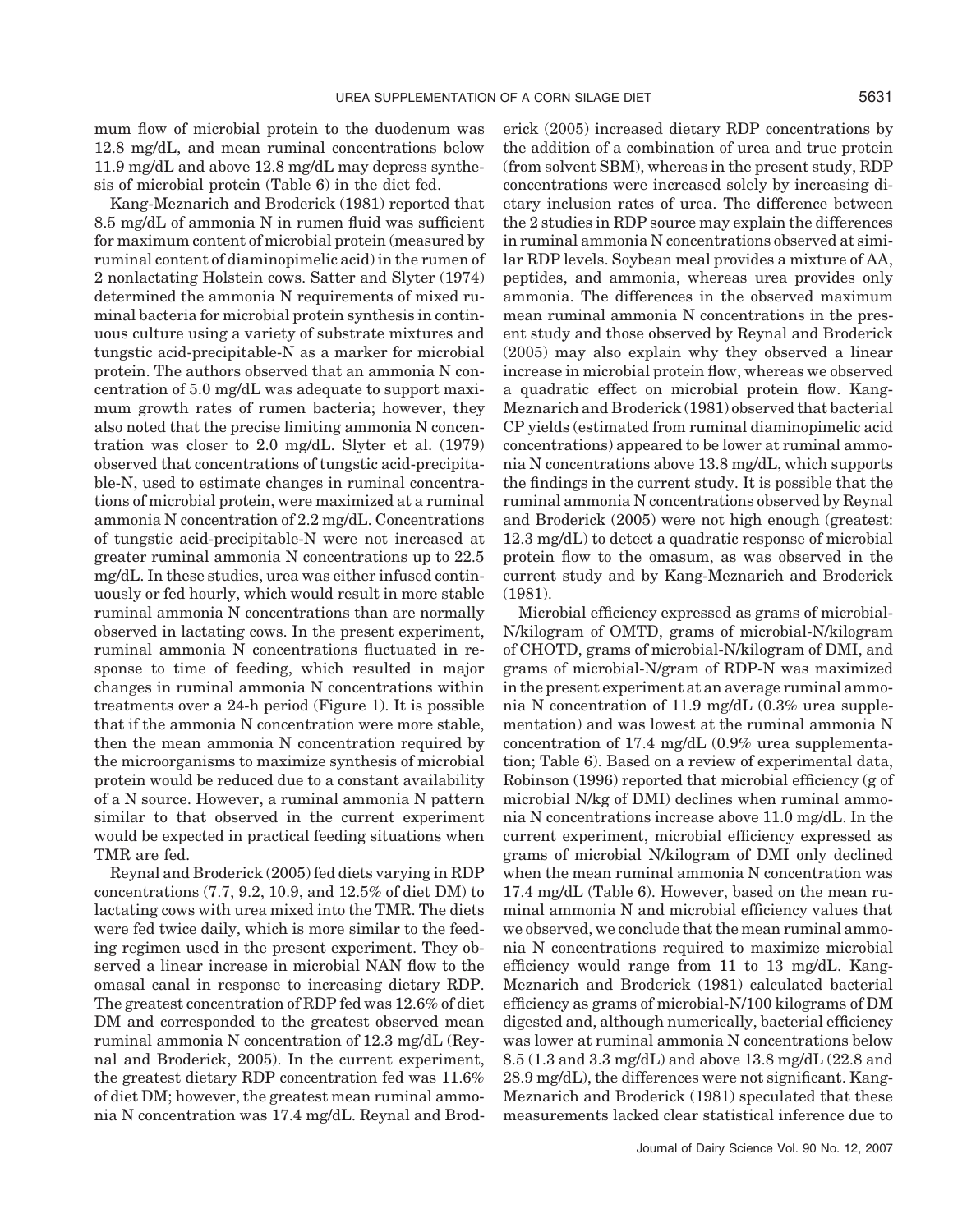the variability in other parameters used to compute bacterial efficiency.

# *Passage of AA to the Duodenum and Plasma AA Concentrations*

Passage of AA to the duodenum was measured in the current experiment; however, the data are not presented because there were no treatment effects on these measurements or on the profile of AA in duodenal digesta. Although there was a quadratic effect of treatment on flow of microbial protein to the duodenum in the present experiment, flow of NAN was not affected by urea supplementation (Table 6). Therefore, microbial N as a percentage of NAN increased with 0.3 and 0.6% urea supplementation, and NANMN as a percentage of NAN decreased with 0.3 and 0.6% urea supplementation. Because NAN flow to the duodenum was not affected by treatment, an increase in AA flow would also not be expected. Reynal and Broderick (2005) also observed an increase in flow of microbial protein to the omasum when diets with increasing RDP concentrations were fed to lactating cows, but did not observe an effect on flow of total AA to the omasum.

Although there was no effect of urea supplementation on flow of AA to the duodenum, there was a quadratic effect of treatment on total plasma AA concentrations (Table 7). There was a trend  $(P = 0.10)$  for a quadratic effect of urea treatment on plasma concentrations of arginine and a significant quadratic effect of treatment on threonine and citrulline concentrations. The greatest concentrations were observed at ruminal ammonia N concentrations of 9.0 and 17.4 mg/dL. Slyter et al. (1979) observed that urea supplementation of a corn and hay diet decreased plasma concentrations of threonine and increased plasma concentrations of arginine and citrulline in steers. In that study (Slyter et al., 1979), ruminal ammonia N concentrations observed ranged from 1.1 to 22.5 mg/dL. The changes in plasma concentrations of the aforementioned AA were observed when ruminal ammonia N concentrations increased from 1.1 to 2.2 mg/dL (Slyter et al., 1979). Changes in other plasma AA concentrations were not observed at greater ruminal ammonia N concentrations. Changes in plasma AA concentrations of threonine in this study were not expected; however, arginine and citrulline are intermediates in the urea cycle, so changes in plasma concentrations of these AA with increasing ruminal ammonia N concentrations were expected. Capture of ammonia N by rumen microbes as determined by flow of microbial protein and microbial efficiency was also lowest with 0 and 0.9% urea supplementation, which might have affected urea cycle activity.

#### *Milk Components*

Production responses to varying concentrations of ammonia N in ruminal digesta were not expected because late-lactation animals were used in the current study. Indeed, increasing urea supplementation did not affect milk yield, milk true protein yield, milk fat yield and concentration, or the efficiency of conversion of feed to milk (Table 8). However, the efficiency of conversion of feed N to milk N decreased with increasing urea supplementation. This response was expected because RDP requirements (NRC, 2001) were exceeded with the 0.6 and 0.9% urea diets (Table 2).

An inverse relationship between milk true protein (decreased linearly) and MUN (increased linearly) concentrations was observed in the current experiment with increasing urea supplementation. This finding is supported by Johnson and Young (2003), who observed an inverse relationship between MUN concentrations and milk true protein concentrations when DHI records for western commercial dairy herds were analyzed. Concentrations of MUN were expected to increase because CP concentrations of the diets increased. The direct relationship between MUN and dietary CP concentrations is well documented (Frank and Swensson, 2002; Nousiainen et al., 2004).

## **CONCLUSIONS**

The optimum ruminal ammonia N concentration required to support maximum ruminal digestibility of diet OM or ED of DM of feedstuffs when a corn silagebased diet is fed to lactating cows appears to be lower than the ruminal ammonia N concentration required to support maximum synthesis of microbial protein. The optimum ruminal ammonia N concentration required to support maximum synthesis of microbial protein and maximum efficiency of microbial protein synthesis when a corn silage-based diet is fed to lactating cows was determined to be between 11 and 13 mg/dL, achieved when dietary RDP concentrations were 10.0 and 10.8% of diet DM and dietary urea concentrations were 0.3 and 0.6%. It appears that without dietary inclusion of supplemental urea, ruminal ammonia N concentrations limited microbial protein synthesis, but did not limit diet digestibility. Adding urea to a corn silagebased diet such that RDP requirements (NRC, 2001) exceed 110% may depress microbial protein synthesis.

#### **ACKNOWLEDGMENTS**

The authors would like to thank Glen Broderick for analysis of rumen fluid for total free amino acid concentration and Gabriella Varga and Terri Cassidy for analysis of rumen fluid for volatile fatty acid concentrations.